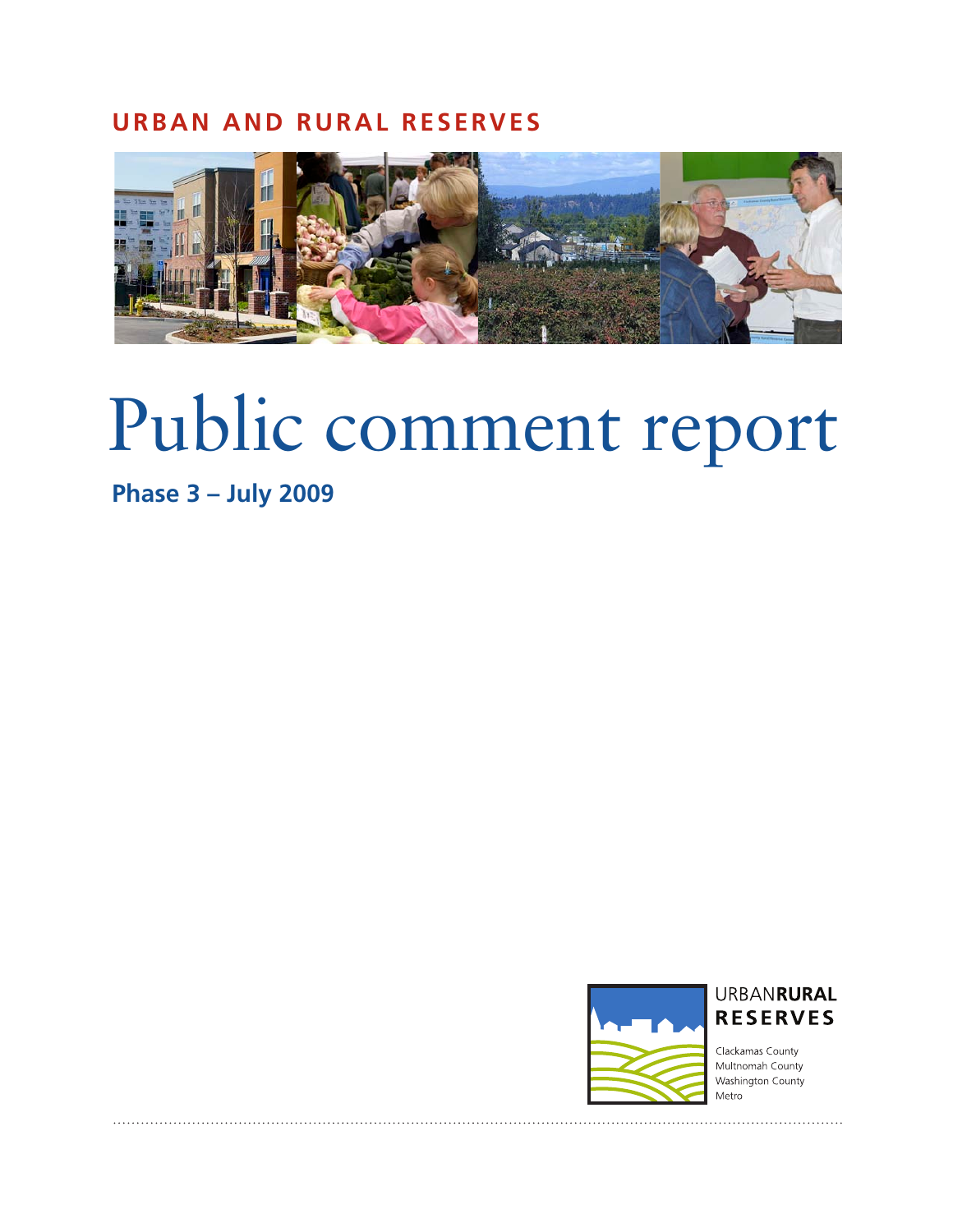Find additional information on Urban and Rural Reserves at:

## **Metro**

[www.oregonmetro.gov/reserves](http://www.oregonmetro.gov/reserves)  Marcia Sinclair, public involvement coordinator, 503-797-1814 [reserves@oregonmetro.gov](mailto:reserves@oregonmetro.gov)

## **Clackamas County**

[www.clackamas.us/transportation/planning/reserves.htm](http://www.clackamas.us/transportation/planning/reserves.htm) Ellen Rogalin, public involvement coordinator, 503-742-4274 [ellenrog@co.clackamas.or.us](mailto:ellenrog@co.clackamas.or.us)

## **Multnomah County**

www2.co.multnomah.or.us/reserves Ken Born, Planner, 503-988-5050 [Ken.Born@co.multnomah.or.us](mailto:Ken.Born@co.Multnomah.or.us)

## **Washington County**

[www.co.washington.or.us/reserves](http://www.co.washington.or.us/reserves) Mike Dahlstrom, public involvement coordinator, 503-846-8101 [reserves@co.washington.or.us](mailto:reserves@co.washington.or.us)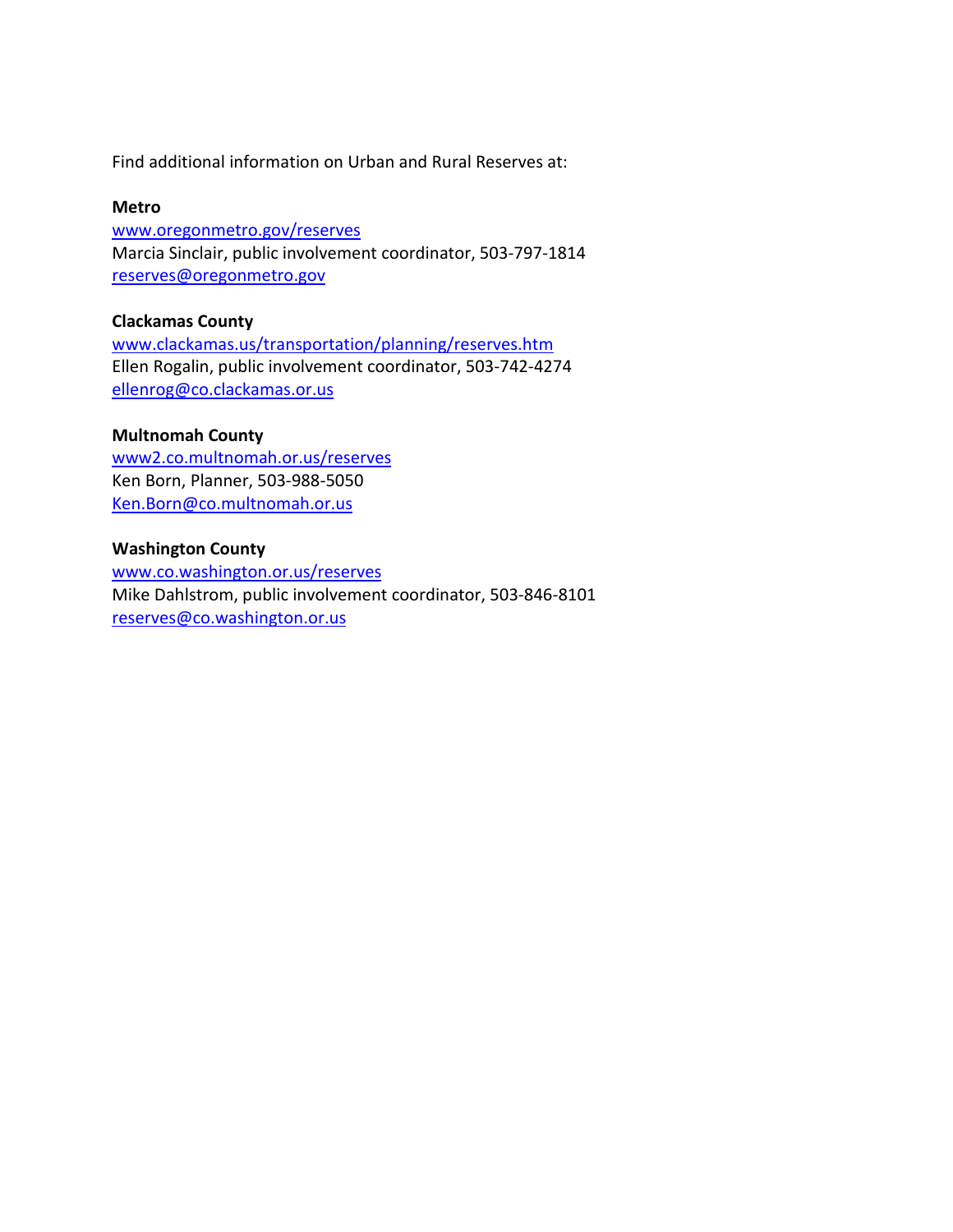# <span id="page-2-0"></span>**CONTENTS**

| 3: Applying the urban reserve factors, are there specific changes that you believe should be made to the candidate urban                                                                                                                                                                                                                                                           |
|------------------------------------------------------------------------------------------------------------------------------------------------------------------------------------------------------------------------------------------------------------------------------------------------------------------------------------------------------------------------------------|
|                                                                                                                                                                                                                                                                                                                                                                                    |
| 5: Applying the rural reserve factors, are there specific changes that you believe should be made to the candidate rural reserve                                                                                                                                                                                                                                                   |
|                                                                                                                                                                                                                                                                                                                                                                                    |
| 7: Many areas within the reserves study area will, based on the factors, qualify for both urban reserves and rural reserves. If<br>you were a county commissioner or a Metro Councilor, what would be your most important consideration for choosing<br>between urban and rural designations? Please rate the following, with 1 being least important and 5 being most important16 |
|                                                                                                                                                                                                                                                                                                                                                                                    |
|                                                                                                                                                                                                                                                                                                                                                                                    |
|                                                                                                                                                                                                                                                                                                                                                                                    |
|                                                                                                                                                                                                                                                                                                                                                                                    |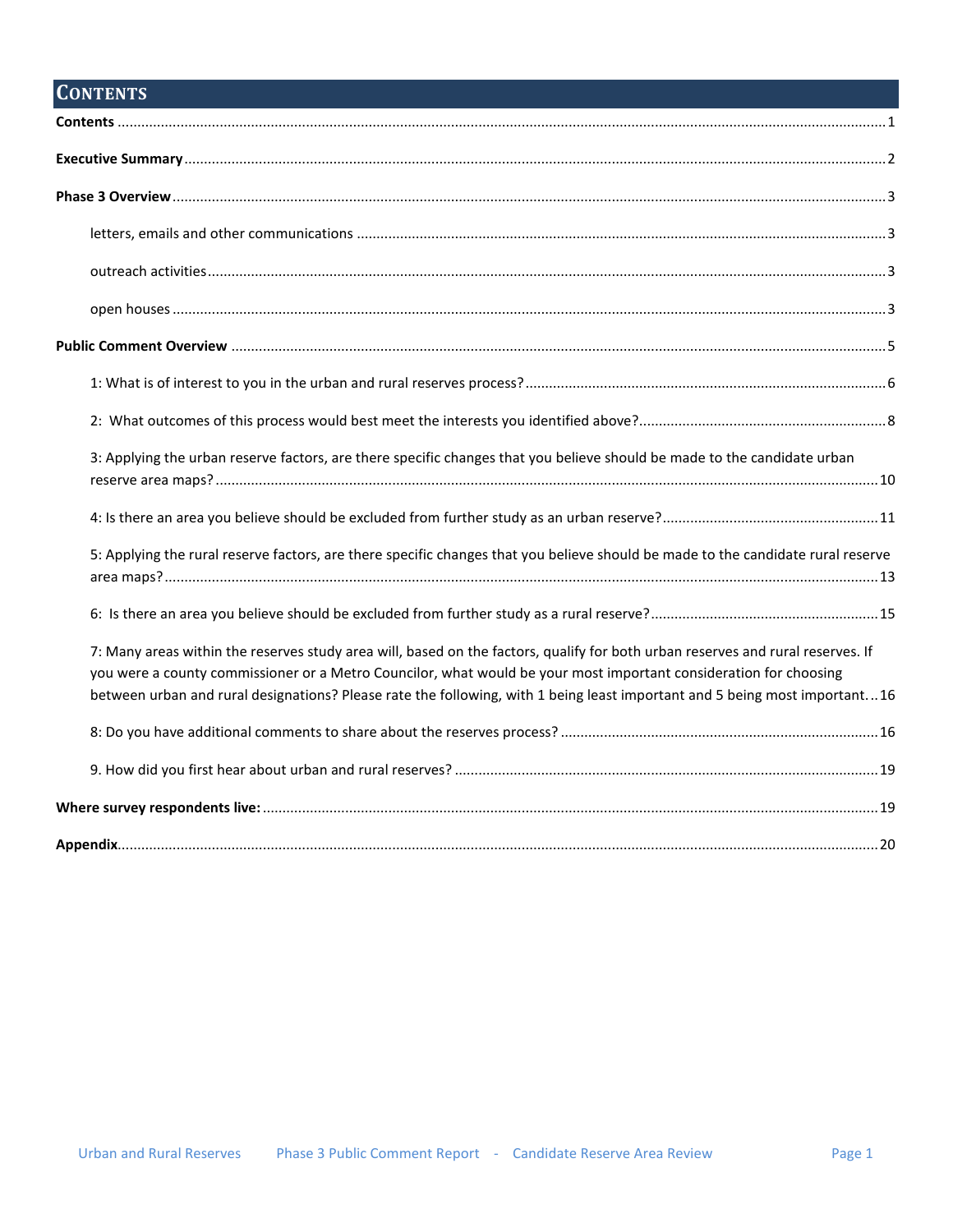## <span id="page-3-0"></span>**EXECUTIVE SUMMARY**

The third phase of the Urban and Rural Reserves designation process began with the establishment of the reserves study area in September 2008. Staff and advisory committees of all three counties and Metro applied the urban and rural reserve factors to the reserves study areas to determine suitability for future urban development or for preservation of agriculture, forestry or natural areas. Through this process, lands were categorized as more or less suitable. Those areas determined to be most suitable for future urban or long-term rural use were mapped as "candidate reserve areas." Candidate areas are now undergoing more rigorous analysis that will lead to recommendations in autumn 2009 as urban or rural reserves, or as areas that will remain undesignated.

In April 2009, Clackamas, Multnomah and Washington counties' advisory committees recommended candidate urban and rural reserves areas and the regional Reserves Steering Committee concurred with their findings. These decisions led to an intensive public engagement effort designed to:

Increase public awareness and understanding of the reserves designation process, and

Share and test the results of the suitability analysis by asking for public feedback on the candidate areas.

More than 1000 residents completed electronic or hardcopy surveys, and many added thoughtful comments and hopes for a well-considered decision. Less than half of those who responded suggested specific changes to the proposed candidate reserve areas. The areas mentioned most frequently were three sub-areas within the Metro region: the Stafford area; the area south of Wilsonville and the Willamette River, and the area north of Highway 26 in northeastern Washington and northwestern Multnomah counties.

Stafford Area -- Public comments were divided fairly evenly between those favoring a rural designation and those favoring an urban designation, with some calling for a mix of designations. Comments focused on the sense of place, rural lifestyle and open spaces provided by the existing low density development were countered by those identifying proximity to urban areas, major nearby transportation routes, farming challenges and the potential for commercial development.

South of Wilsonville and Willamette River -- This area was the focus of many requests for a rural reserve designation to retain that area's agricultural and historical significance, and to prevent urbanization that, according to a number of comments, would worsen overcrowding on the highway system.

North of Highway 26 (including Helvetia and Portland West Hills adjoining Forest Park) -- Public comment focused on agricultural and habitat values, aesthetics, lack of readily available infrastructure and production of farm-to-market goods to ask for protection from urbanization either by removing the area from consideration for urban reserve designation or by designating it a rural reserve.

In broad terms, the majority of respondents indicated that protection of farm and forest lands, and natural features is very important to their sense of livability, with conservation of land for local food production as a central theme. Many recognize growth as inevitable, and some as beneficial, but a significant number encouraged officials to contain as much future growth as possible within existing boundaries before moving into agricultural areas.

More detailed responses to the suitability questions, suggestions for process refinements, and compilations of other community input through presentations, letters, emails and other venues are included in the following report.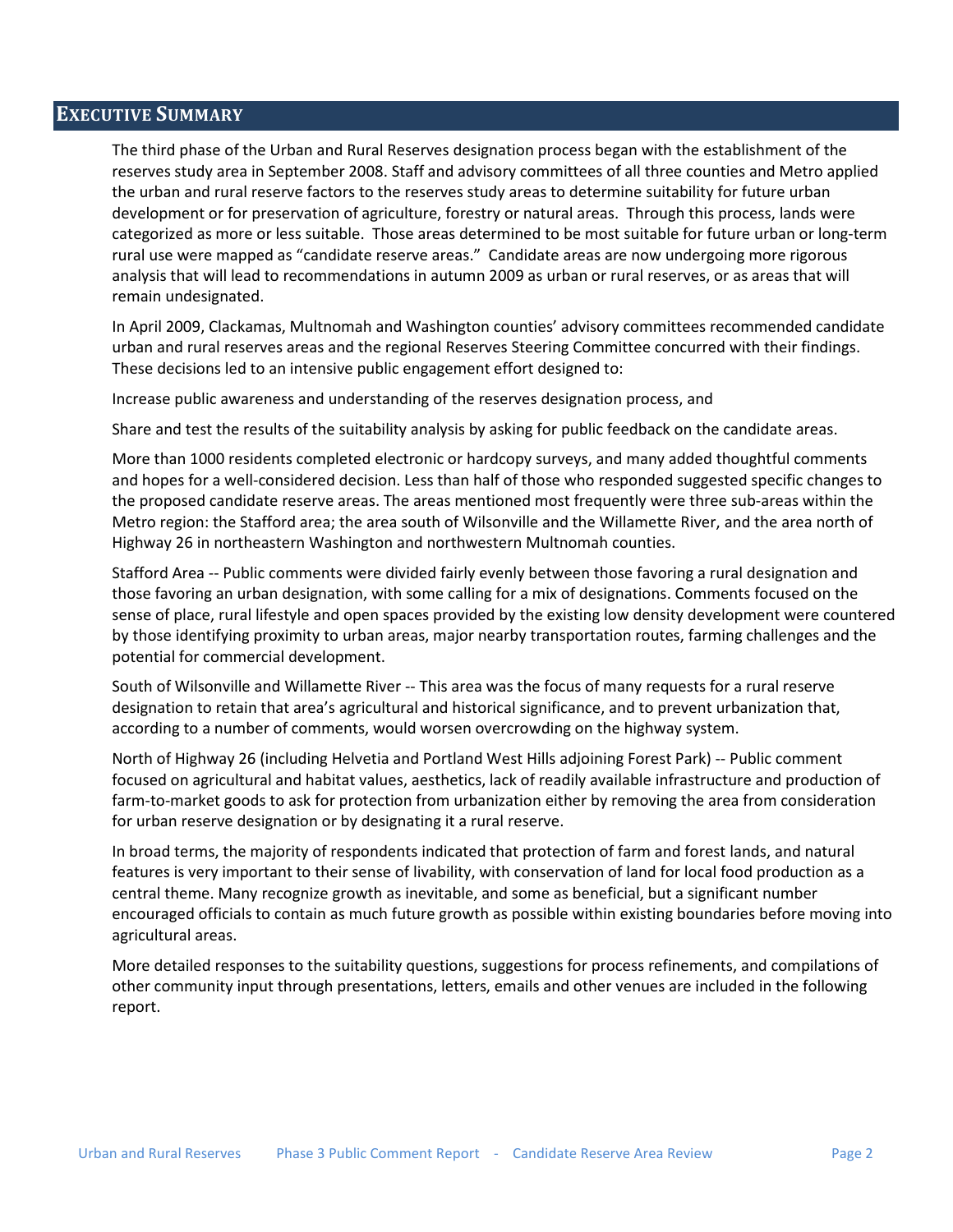## <span id="page-4-0"></span>**PHASE 3 OVERVIEW**

The reserves process has been in the news, under discussion in community and stakeholder meetings, and considered in the context of regional and local planning processes. From September 2008 through May 2009, staff and elected officials from all four jurisdictions distributed information at community events and made presentations to citizen groups as well as professional, agriculture, business and commerce organizations. Members of the regional Reserves Steering Committee and county advisory committees have conducted outreach and advocacy through their respective networks. The reserves process has been regularly covered by the *Oregonian* and a variety of community papers, as well as on Oregon Public Broadcasting radio.

Clackamas, Multnomah, Washington counties and Metro have solicited and welcomed comment from the public throughout this phase. The steady increase in the volume of phone inquiries, email and letters indicates a growing community awareness of, and interest in, the process and its ramifications.

## <span id="page-4-1"></span>**LETTERS, EMAILS AND OTHER COMMUNICATIONS**

From February through May 2009, the three counties and Metro have received more than 400 letters and emails related to the reserves process.

The majority referred to several broad areas of interest: 1) Protection of farmland in general, 2) Protection of natural areas, 3) Protection of agricultural lands south of the Willamette River, 4) Preservation of current agricultural assets like community-supported agriculture (CSA) farms north of NW West Union Road, 3) Requests that specific areas (Stafford, Helvetia, Pete's Mountain, Highway 26 near Sandy) be given rural or urban designation, 5)Requests that specific properties be brought in or left out of one or the other reserve designation. Many asked for consideration of land equity, fair division of burden and focus within the current urban growth boundary. Several requested that lands north of Highway 26 be protected from urbanization.

## <span id="page-4-2"></span>**OUTREACH ACTIVITIES**

In addition to the regional open house series, staff and partners presented project information to dozens of organizations, agencies, interest groups and regional and county level planning coalitions and advisory committees, engaged in radio interviews and taped community television programs. Project updates are regularly provided to partner organizations representing business, development, agriculture, environmental, and neighborhood interests.

## <span id="page-4-3"></span>**OPEN HOUSES**

In April 2009, the regional Reserves Steering Committee concurred with recommendations of county advisory committees and the reserves project team on draft candidate urban and rural reserve areas. This launched a one-month public review process.

The reserves team produced regional and county-specific maps of urban and rural candidate areas and composite maps showing where they overlap. Because each county used a slightly different approach, the public involvement staff developed summaries of the processes employed and the rationale behind

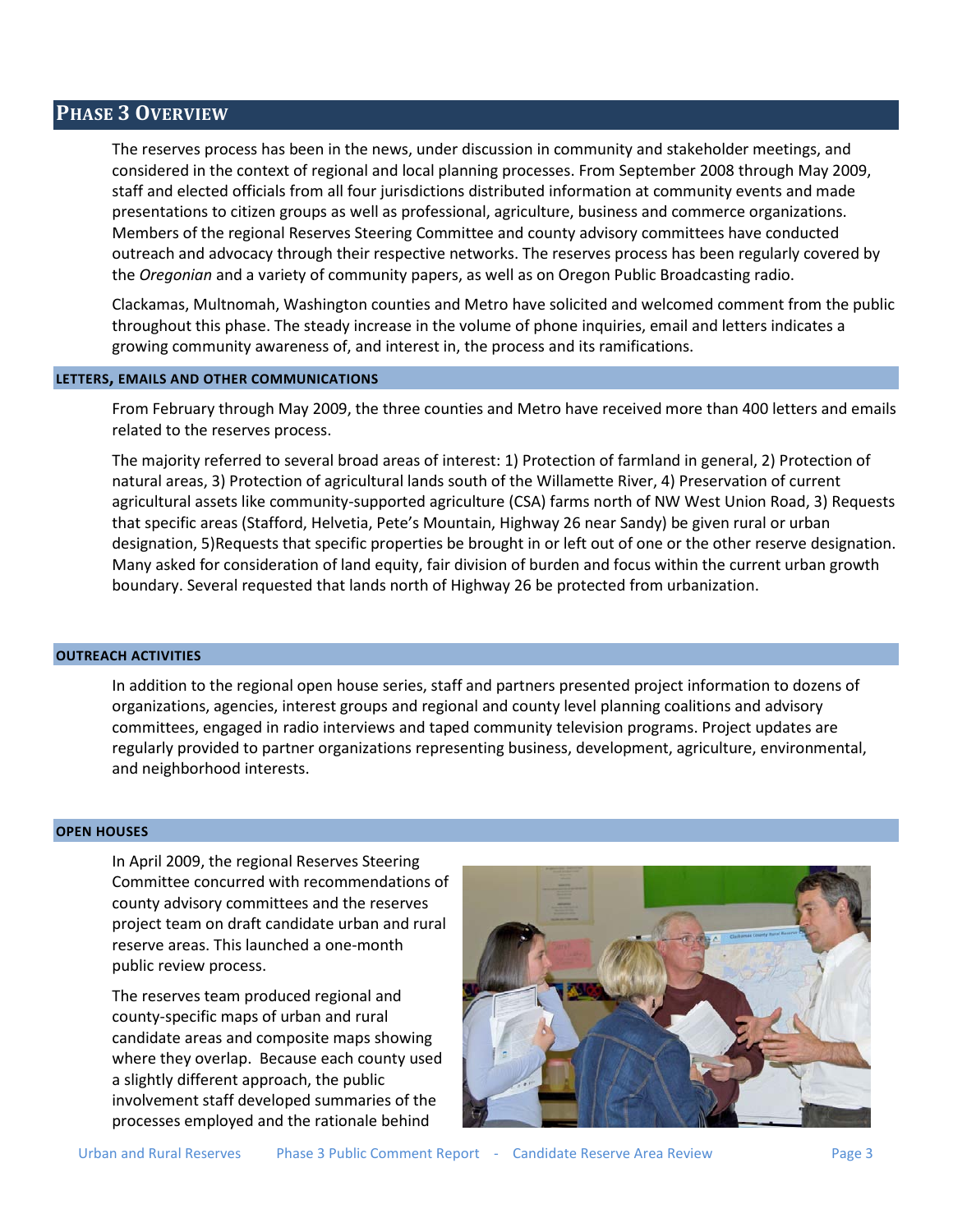each county's candidate area recommendations. These materials provided the basis for a conversation with the community at eight public open houses and through a "virtual open house" on the Metro web site. Members of the public were encouraged to share their views through a survey distributed at the open houses. Identical questions were posed through an online survey hosted on the Metro reserves site. More than 600 residents attended the eight open houses.

Open house attendance by location:

| <b>Date</b>  | <b>Location</b>                                             | <b>Attendance</b> |
|--------------|-------------------------------------------------------------|-------------------|
| April 15     | Clackamas County Development Services Building, Oregon City | 83                |
| April 16     | Neil Armstrong Middle School, Forest Grove                  | 54                |
| April 18     | Metro Regional Center, Portland                             | 27                |
| April 20     | Sam Barlow High School, Gresham/Orient                      | 63                |
| April 22     | Tigard High School, Tigard                                  | 39                |
| April 27     | Linnton Community Center, Portland                          | 54                |
| April 29     | Rock Creek Elementary School, Portland/Bethany              | 68                |
| April 30     | Wilsonville City Hall, Wilsonville                          | 218               |
| <b>Total</b> |                                                             | 606               |

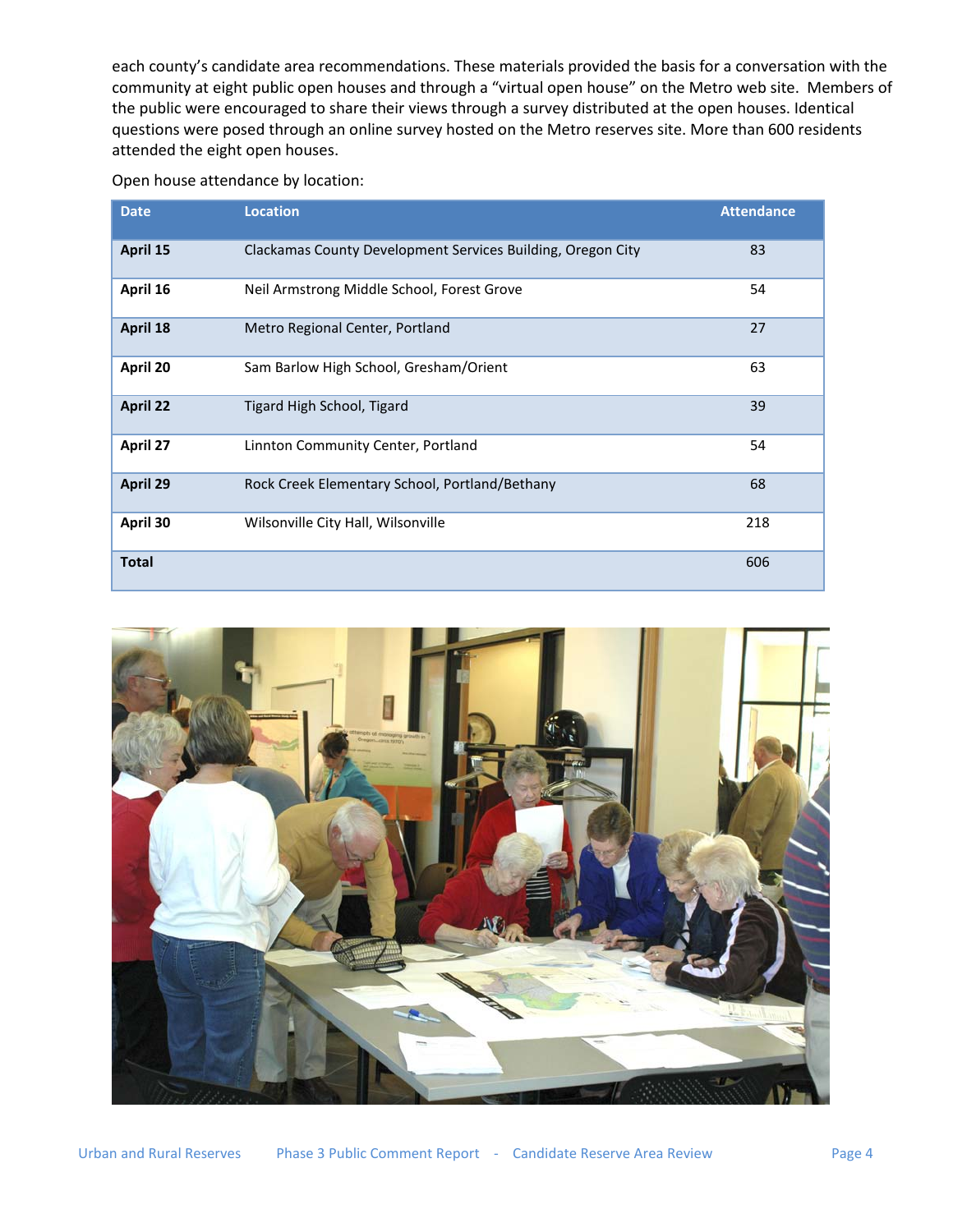## <span id="page-6-0"></span>**PUBLIC COMMENT OVERVIEW**

The regional open houses, questionnaires, online survey and presentations focused on key questions regarding suitability of the lands within the urban and rural reserve candidate areas.



**8. Do you have additional comments to share about the reserves process?**

This report provides summaries of responses to key questions asked. Scattered throughout are selected verbatim quotations that represent the sentiments expressed by many. The complete spreadsheet of responses is posted on the Metro web site at [www.oregonmetro.gov/reserves](http://www.oregonmetro.gov/reserves) on the *Share your views* page.

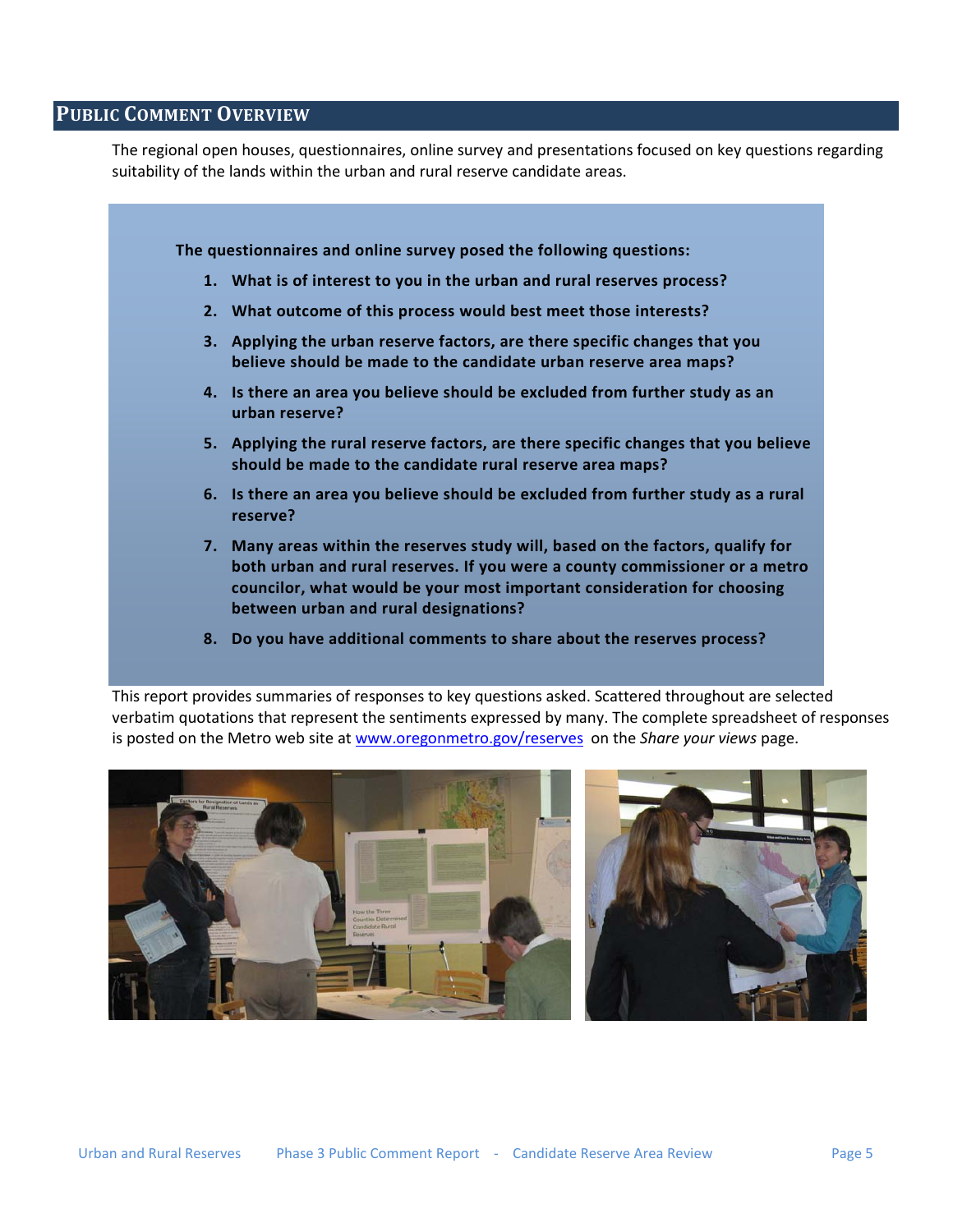#### <span id="page-7-0"></span>**1: WHAT IS OF INTEREST TO YOU IN THE URBAN AND RURAL RESERVES PROCESS?**

| <b>Answer Options</b>                                 | Percent who said this was<br>least important | Percent who said this<br>was most important | <b>Total</b> |
|-------------------------------------------------------|----------------------------------------------|---------------------------------------------|--------------|
| My own property                                       | 22%                                          | 45%                                         | 932          |
| Preserving open space where I<br>live                 | 9%                                           | 59%                                         | 943          |
| Encouraging development near<br>where I live          | 57%                                          | 13%                                         | 929          |
| Protection of current and<br>future job opportunities | 18%                                          | 19%                                         | 917          |
| Protection of working farms                           | 6%                                           | 65%                                         | 961          |
| Protection of working forest<br>lands                 | 7%                                           | 54%                                         | 942          |
| Protection of natural areas                           | 4%                                           | 72%                                         | 960          |
| <b>Additional comments</b>                            |                                              |                                             | 270          |

## **Additional Comments**

*"In the future that is emerging for us and what we have learned recently from our financial and food-safety crisis, we really need to focus on providing safe, local food supplies. I believe that 'Street of Dreams' type developments are (or should be) a thing of the past. We need to live a simpler and more modest lifestyle and provide protection of farmland, natural areas, and forests, to allow our children to enjoy healthy lifestyles, too."* 

#### **OPINIONS ON LAND PROTECTION**

Protect farmland -- 47 comments; of these, 21 recommended protecting farmland generally, while 26 focused on the need to protect land to grow food

Protect open space/green buffers – 5

Protect beauty/recreation – 3

Protect natural areas/water quality/wildlife – 20

#### **OPINIONS ON DEVELOPMENT PATTERNS AND GROWTH**

Develop inside first – 31 comments; of these, 2 cited climate change as a primary concern

Expand the urban growth boundary  $-5$  comments

Smart growth /compact development near services and multimodal transportation – 28 comments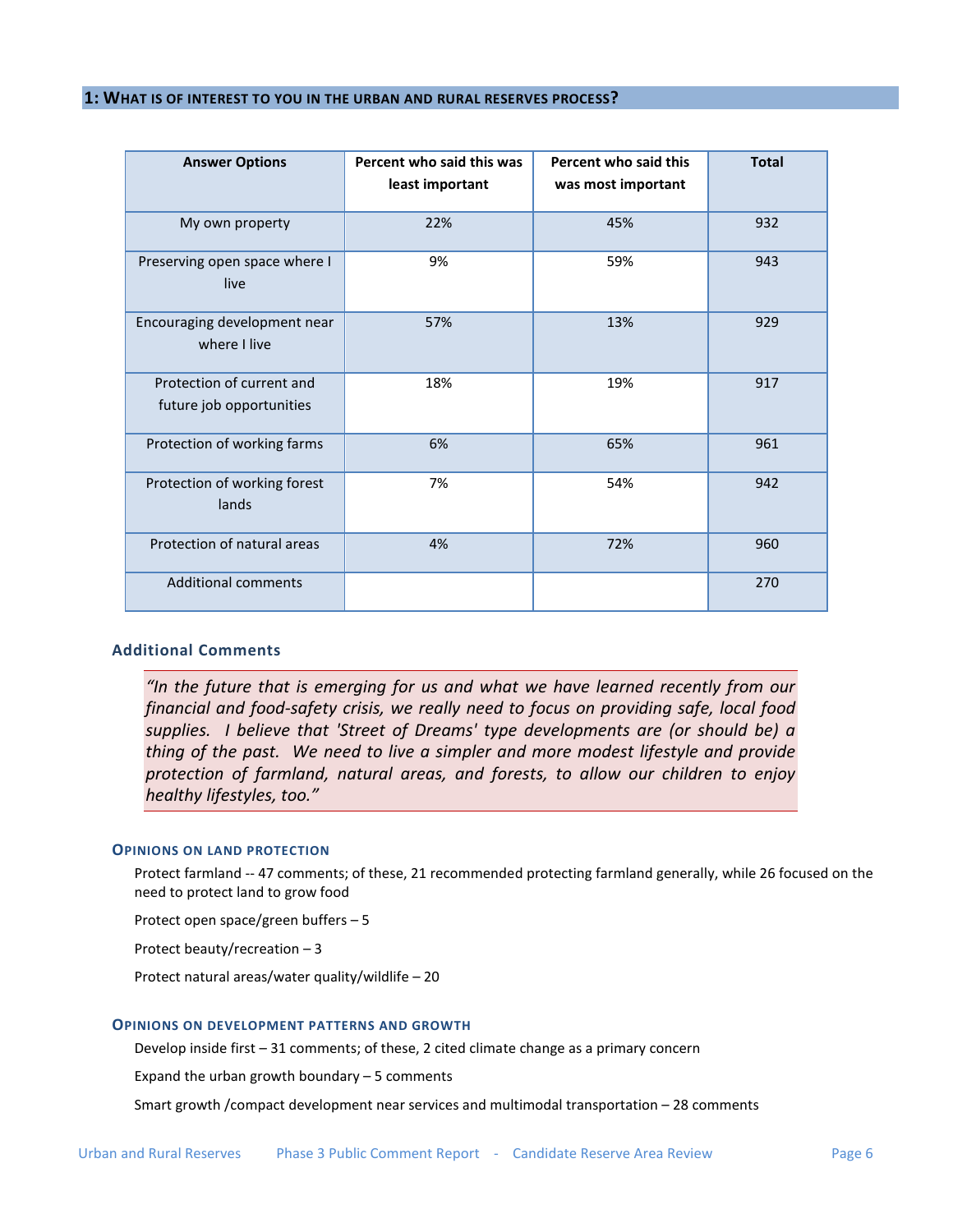#### Decrease congestion – 8 comments

Make growth cost-effective –15 comments. Of these, 9 mentioned the efficient use of land, while 7 noted the public cost of infrastructure.

Focus on economic development and jobs – 13 comments, including comment on balancing housing and economic growth

Protect the region's livability/quality of life/sense of place – 11 comments

Provide more housing or lifestyle options/affordable housing/suburban development – 8

Good design – 4 comments

Integrate urban and rural land uses – 1 comment

#### **OPINIONS ON BROAD GROWTH CONSIDERATIONS**

Slow or stop growth or migration – 2 comments

#### **OPINIONS ABOUT THE RESERVES DESIGNATION PROCESS**

Process is suspect or biased – 2 comments

This process is good, the long-term view is important  $-2$  comments

#### **COMMENTS ON SPECIFIC AREAS**

#### **Clackamas County**

#### *Stafford*

5 favor not rural because the area is hard to farm, farming isn't profitable

- 6 favor rural reserves
- 1 does not want urban reserves
- 1 wants urban reserve designation
- 1 favors the Stafford Hamlet plan

1 recommends dividing the area into smaller rural parcels

#### *Wilsonville*

5 say don't extend urbanization south

1 recommends urbanizing the surrounding area

#### **Washington County**

## *Helvetia*

6 -- No urban reserves, 1-- Recommends rural reserve designation

#### *Pete's Mountain*

2 mention a water problem

*"Portland region still has many opportunities to redevelop urban areas and build more vital neighborhood districts. Higher density neighborhoods close to many services can lead to better quality of life compared to further car-dependent sprawl. Having lived in extremely beautiful European towns (100K+) tightly surrounded by green spaces, I believe Portland doesn't need to expand the UGB for many years. There is plenty of underutilized space within the urban areas. Less single story big box stores, more multi-story, multi-use development. And more dedicated bike paths!"*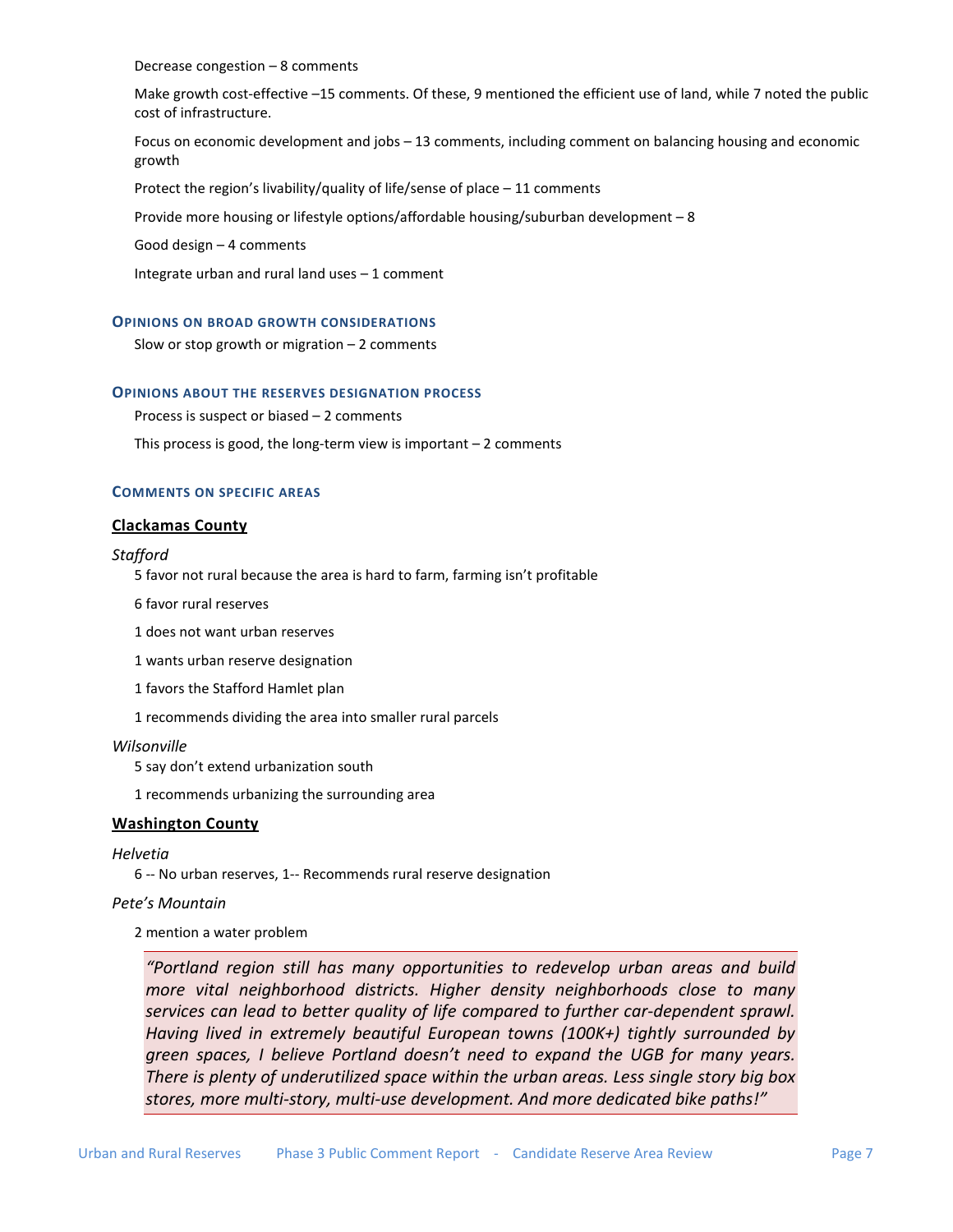<span id="page-9-0"></span>*"Isn't the PURPOSE of Metro to support sustainable growth? Suburban subdivisions are not sustainable growth. Giveaways to national and international corporations are not sustainable growth. Supporting local food production and distribution IS."* 

#### **OPINIONS ABOUT THE URBAN GROWTH BOUNDARY: TO EXPAND OR NOT TO EXPAND?**

Maintain the existing urban growth boundary – 51 comments; of these, 9 suggested increasing density to accomplish the goal of maintaining the existing UGB

Favoring density – 25 comments, including 11 favoring the preservation of rural areas and increasing density.

Minimal UGB expansion – 6 comments

Expand the UGB – 16 comments

Develop where there is existing infrastructure – 8 comments

#### **OPINIONS ON AGRICULTURAL AND FOREST LAND:**

Protect agricultural (farm) land – 144 comments; of these, 31 also asked that forest land be protected, 18 also stated the existing UGB should be maintained, 8 also said natural areas need to be protected, and 2 also mentioned the importance of preserving economic viability without "massive" urban growth

Support for the concept of urban farming – 6 comments

Protect Agriculture Foundation Lands – 8 comments

#### **OPINIONS ON THE PROTECTION OF NATURAL AREAS:**

Protect natural areas – 23 comments

Deregulate natural areas protections – 1 comment

#### **GENERAL COMMENTS FAVORING URBAN OR RURAL RESERVES:**

Want rural reserves – 43 comments

Favor urban reserves – 17 comments

Balance development and preservation – 15 comments

#### **OTHER COMMENTS:**

Process-related – 31 comments

Zoning-related – 11 comments; in total, 3 favor keeping zoning the same and several requests regarding specific properties

Protect drinking water – 2 comments

Development along highways or transportation corridors – 5 comments; 4 for and 1 against

Balance jobs and housing – 2 comments

Allow clustered residential development on properties – 2 comments

Broad housing choices – 1 comment

Favor no change – 6 comments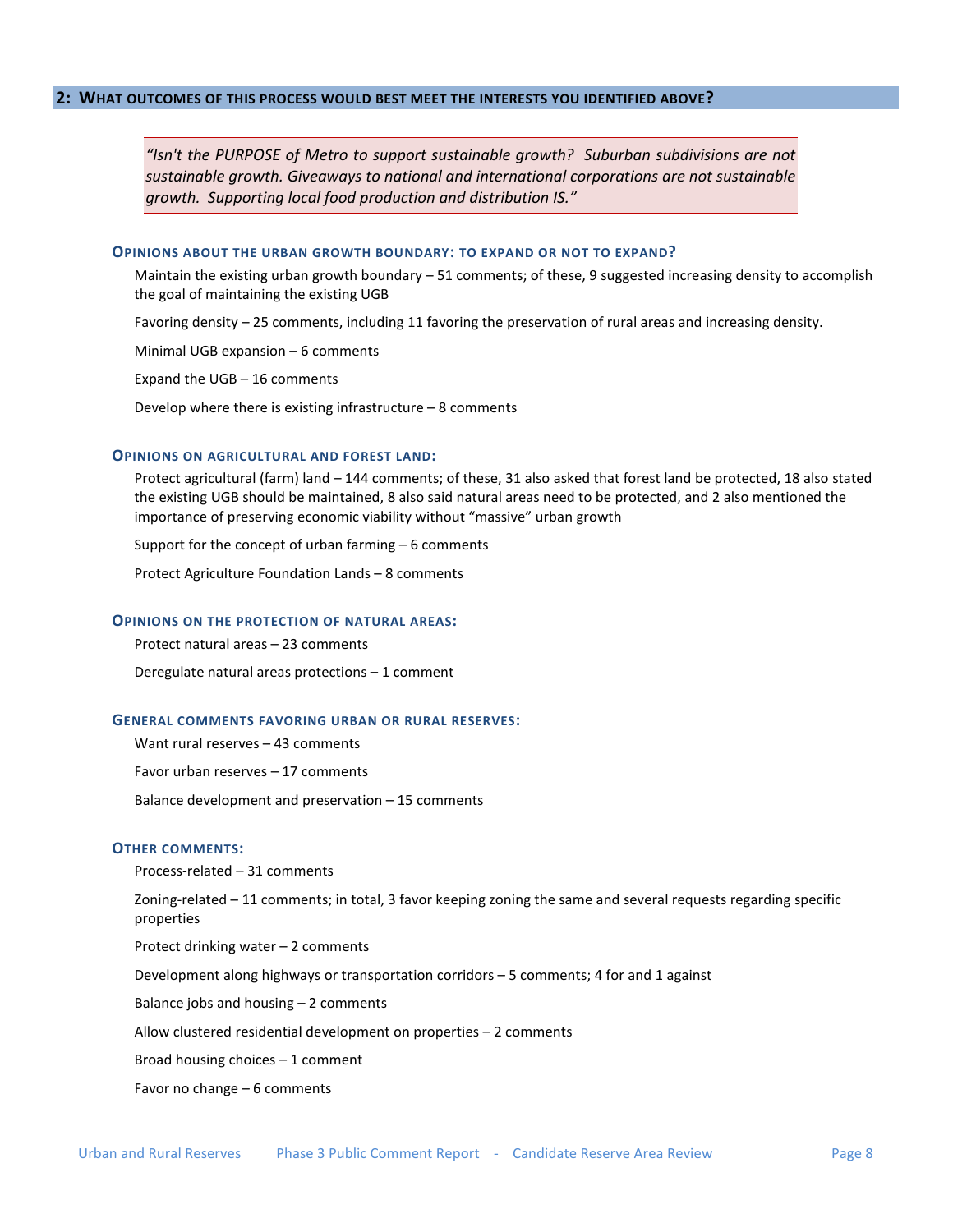#### **COMMENTS ON SPECIFIC AREAS**

#### **Clackamas County**

#### *Stafford*

59 comments: 26 -- favor rural reserve, 21 -- favor urban reserve, 2 -- favor combination of urban and rural, 3 -- allow area to self-determine; and 1 zoning suggestion; the rest were general comments.

## *South of the Willamette*

56 comments: 55 -- the area should be a rural reserve; of these, 11 referenced French Prairie specifically. One said that this region should be included in an urban reserve.

#### *Pete's Mountain*

7 comments, 5 favoring no growth or rural and two favoring urban reserve status

#### *Charbonneau*

6 comments favoring no change with 4 specifically mentioning no truck traffic.

#### *Beavercreek*

3 comments favoring rural reserve status.

#### *Wilsonville*

2 comments favoring growth around Wilsonville

*"Preventing sprawl and stopping the fatal assumption that we can grow indefinitely and in perpetuity without running out of farm land and natural areas. The line needs to be drawn sometime and somewhere. We should take responsibility now to ensure we have a viable future."* 

## **Multnomah County**

#### *Cornelius Pass Rd*

4 comments -- include area in an urban reserve

#### *Bethany/West Hills*

7 comments; 3 -- designate area rural reserve, and 4 -- remove area from urban reserve consideration.

## *Cornelius and Newberry*

2 comments -- include this area in an urban reserve

*Forest Park* 

3 comments – create a rural reserve around the park

#### *East Multnomah County*

3 comments, 2 -- no UGB expansion east of Sandy River; 1--designate rural reserve between Gresham and Sandy

## **Washington County**

#### *North of Highway 26*

37 comments -- favor rural reserve status

#### *Helvetia*

33 comments; 28 include Helvetia in a rural reserve; 5 take Helvetia out of consideration for urban reserve

#### *Washington County general*

10 comments, 6 'build up not out,' 2 urban reserve candidate areas in Washington County are too large; and 1 the UGB should be expanded.

*Cornelius* 

3 favor inclusion in an urban reserve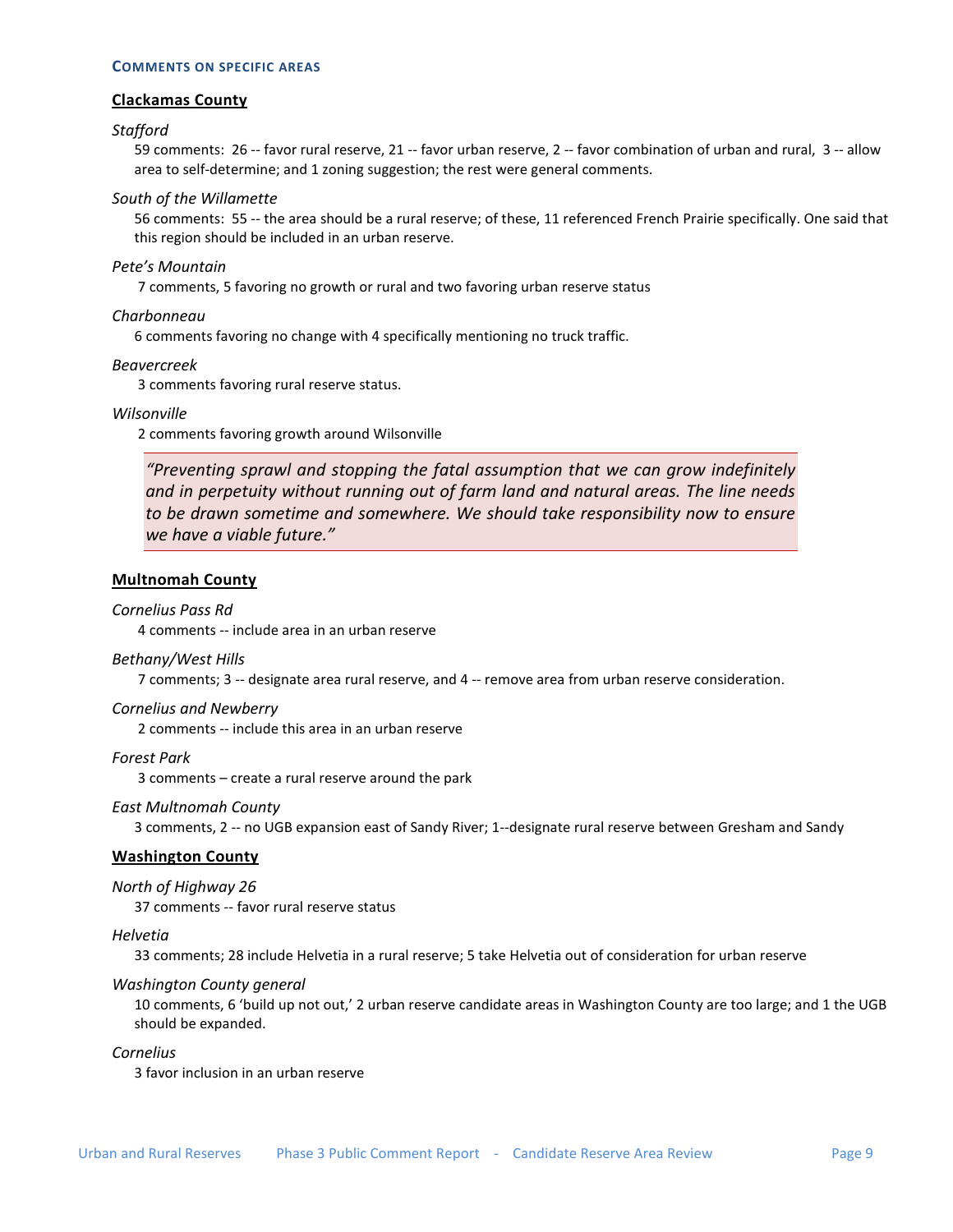## <span id="page-11-0"></span>**3: APPLYING THE URBAN RESERVE FACTORS, ARE THERE SPECIFIC CHANGES THAT YOU BELIEVE SHOULD BE MADE TO THE CANDIDATE URBAN RESERVE AREA MAPS?**

## **Comments on Specific Areas: 312**

#### **Clackamas County - 146, including most comments on two areas:**

#### *Stafford (74 comments)*

25 favor urban reserve, 16 favor rural reserve, 15 favor not urban reserve, 9 favor a mix of rural and urban, 5 favor some kind of change from the map, 2 favor Stafford Hamlet plans, 1 favors undesignated, 1 favors not rural

*South of Willamette River/Charbonneau/French Prairie (29 comments)*  15 favor not urban, 7 favor urban, 4 favor rural, 2 favor some kind of change from the map, 1 favors mix of urban and rural

## **Multnomah County - 32 varied comments on a number of areas**

No urban reserves in Tualatin Mountains, no urban reserves in northwest Multnomah County, no urban reserves near Forest Park, east of UGB/west of Sandy -- a few favor rural, a few favor urban, Bonny Slope area -- 1 for urban, 1 for rural.

## **Washington County - 134, including most comments on three overlapping areas:**

*Helvetia* 

46 favor not urban, 13 favor rural

#### *North of Highway 26*

43 favor not urban, 19 favor rural, 1 favors urban

*West Hills*  33 favor not urban, 4 favor rural

## **General Comments for Specific Counties: 78**

#### **Clackamas County - 6**

3 favor, in general, more urban areas

3 favor, in general, more rural areas

#### **Multnomah County -3**

3 favor more urbanization inside current UGB, maintenance of more rural areas

#### **Washington County - 69**

51 say candidate urban areas too large, a much smaller number emphasized the need for more growth inside the current UGB instead of expanding the UGB.

#### **Region-wide General Comments**

85 with the majority supporting protecting farmland/agriculture/nurseries/forestland/vineyards for reasons including for the sake of agricultural and small farm economy, so that nearby urban areas benefit from local food supply, for the regional economy (supplying food and other farm produce to the nation and the world), for historic preservation.

*"Use natural boundaries to minimize conflicts at the border between urban and rural lands."* 

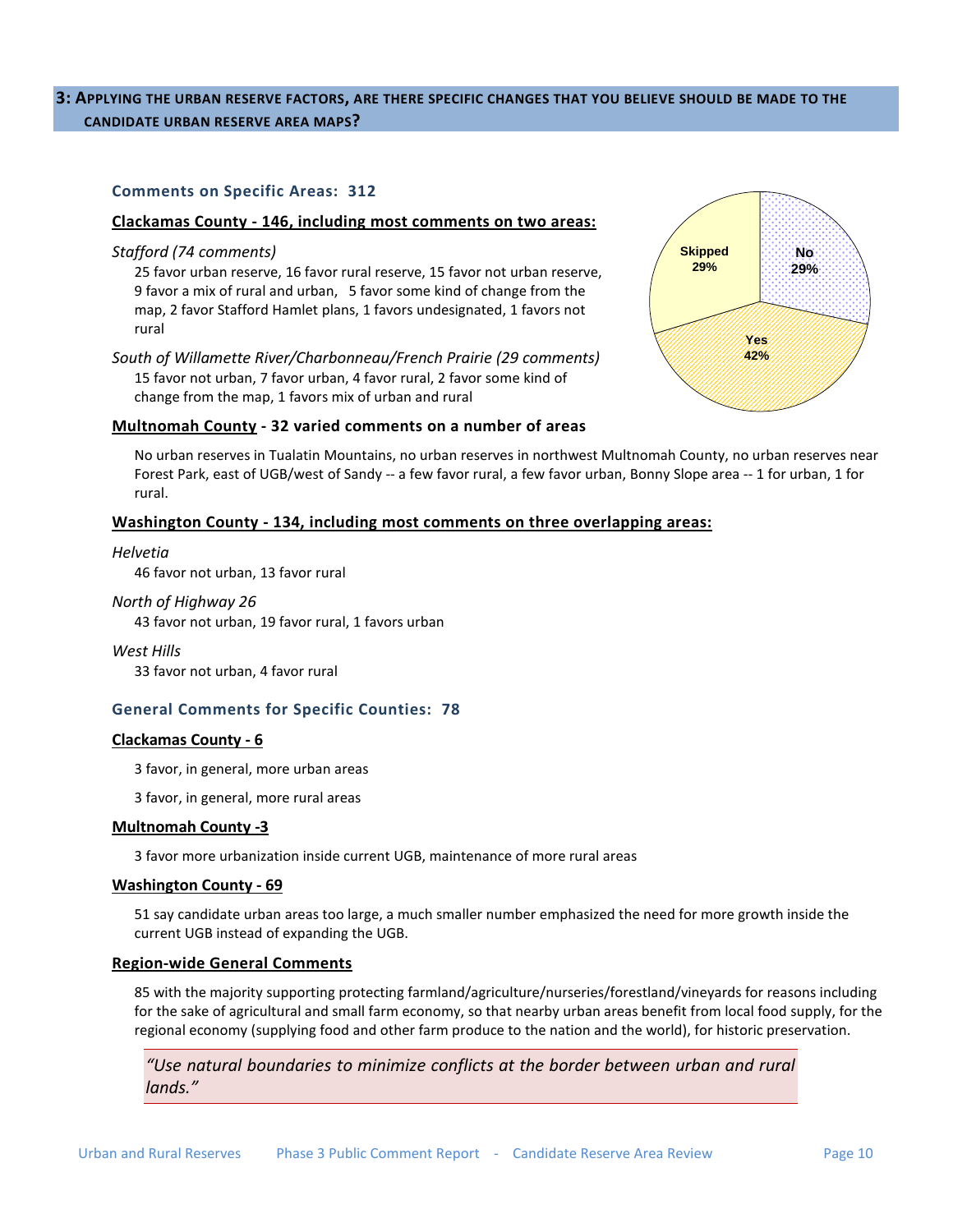## <span id="page-12-0"></span>**4: IS THERE AN AREA YOU BELIEVE SHOULD BE EXCLUDED FROM FURTHER STUDY AS AN URBAN RESERVE?**

*"Making sure level, close-to-infrastructure land is able to be developed, while giving private property owners the choice to develop as development is needed. Making sure cities on the edges of Portland maintain a unique character and don't all look the same."* 

## **General Comments on Specific Counties**

#### **Clackamas County - 229, including most comments on 3 areas**

#### *South of Willamette/French Prairie*

109 comments all favor excluding the area from urban reserve consideration on the basis of protecting valuable farm and nursery land, roads are already overcrowded, adding infrastructure would cost too much or Willamette River is a natural boundary.

#### *Stafford*

91 comments with variety of suggestions: the majority favor removing various portions of the area from urban reserve consideration. A considerable number favor removing the whole area from urban reserve consideration. A few favor keeping the whole area in urban reserve consideration.

#### *Pete's Mountain*

12 comments

#### *Multiple comments favor the protection of:*

Beavercreek/Highway 213 natural areas, major watersheds, including Clackamas Bluff and Deep Creek, Molalla River corridor and floodplain, Willamette Narrows and Canemah Bluff, Johnson Creek Watershed Areas around Damascus and Boring

## **Washington County – 235 comments, most on 3 areas:**

#### *Helvetia*

56 comments favor removal from urban consideration to protect prime farmland and because of its limited access to transit

## *North of Highway 26*

87 comments that address protecting rich agricultural land, the high cost of adding infrastructure, Highway 26 is a natural border between urban and rural

#### *West Hills—37 comments*

#### *Comments supporting protection of a variety of areas:*

Tualatin River Valley, south of Willamette River, Tualatin mountains/hills, west of Skyline, Verboort, Hobbs Road area, all areas with small farms.

## **Multnomah County - 47 (varied comments on a number of areas including:)**

10 protect area west of Sandy River/east of Gresham/Sandy River gorge, 9 protect Forest Park area, 5 protect Sauvie Island, 4 all west Multnomah County outside of cities should be rural, 4 area north of Highway 26 should be rural, 4West Hills should be rural, need rural buffer zones, need area for Forest Park to expand, Protect prime agricultural land

*"Development outside the UGB is TOO EXPENSIVE! We do not have the resources to maintain our infrastructure inside the UGB. Any expansion would pull resources away from the centers, and burden taxpayers with additional costs as well."* 

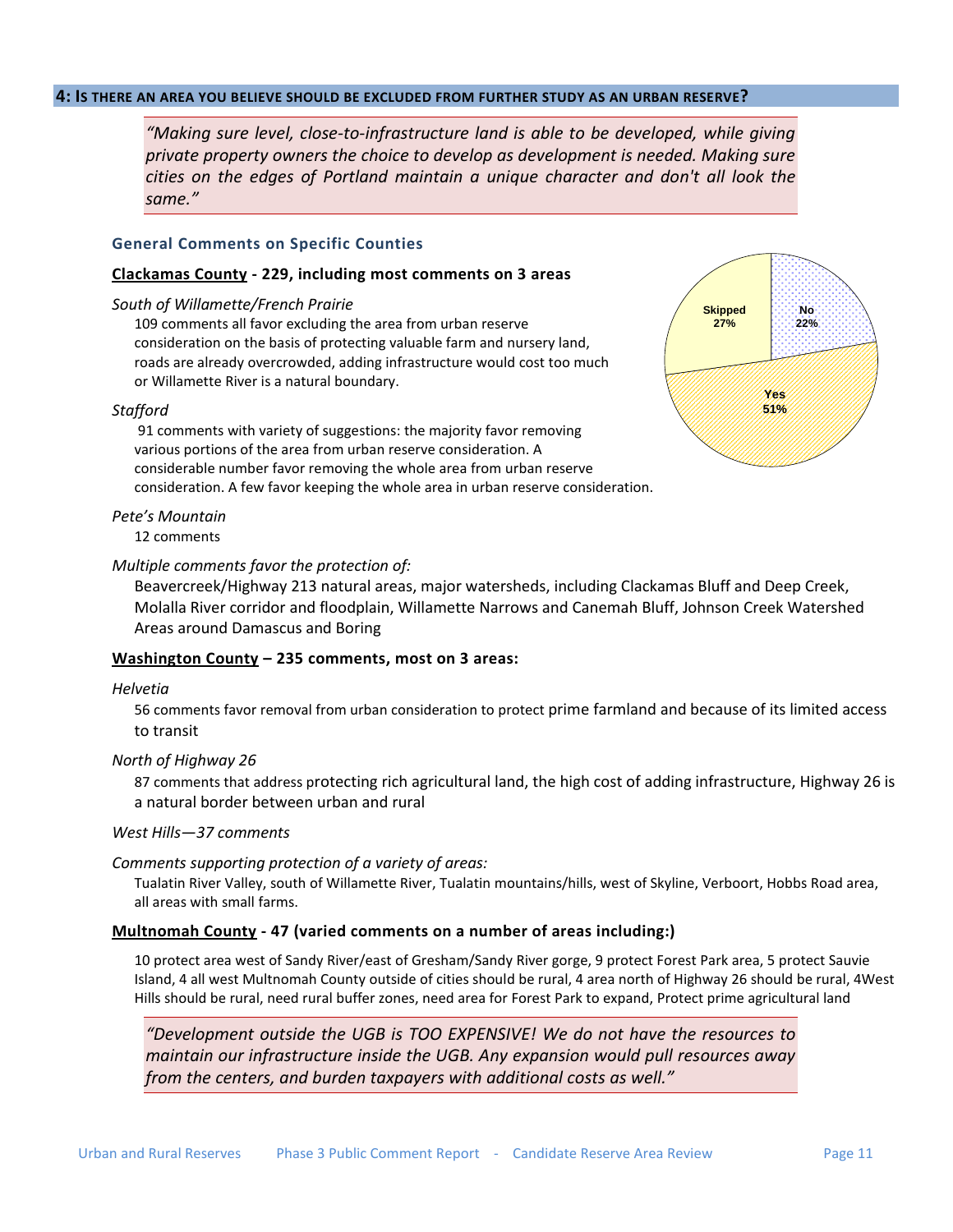## **GENERAL COMMENTS ON SPECIFIC COUNTIES – 55**

## **Clackamas County – 1**

Protect all farmland

## **Washington County -- 51**

Candidate urban areas too large (most)

Protect valuable farmland/don't urbanize any more farmland (a few)

## **Multnomah County -- 3**

Multnomah is smallest of the three counties with the most urbanization, so shouldn't have to urbanize any further

## **Region-wide general comments -- 54 many supporting the following views (listed roughly in order of number of comments):**

Farmland/agriculture/nurseries/forestland/natural areas are important and should be protected, Support/protect local food production, maintain rural buffers between urban areas

Grow up not out, there is plenty of room still available in existing UGB, new areas would require additional infrastructure, it is too expensive or it is not sustainable to keep expanding infrastructure

*"No land should be tied up for 50 years unless the government wants to purchase it from the land owner."* 

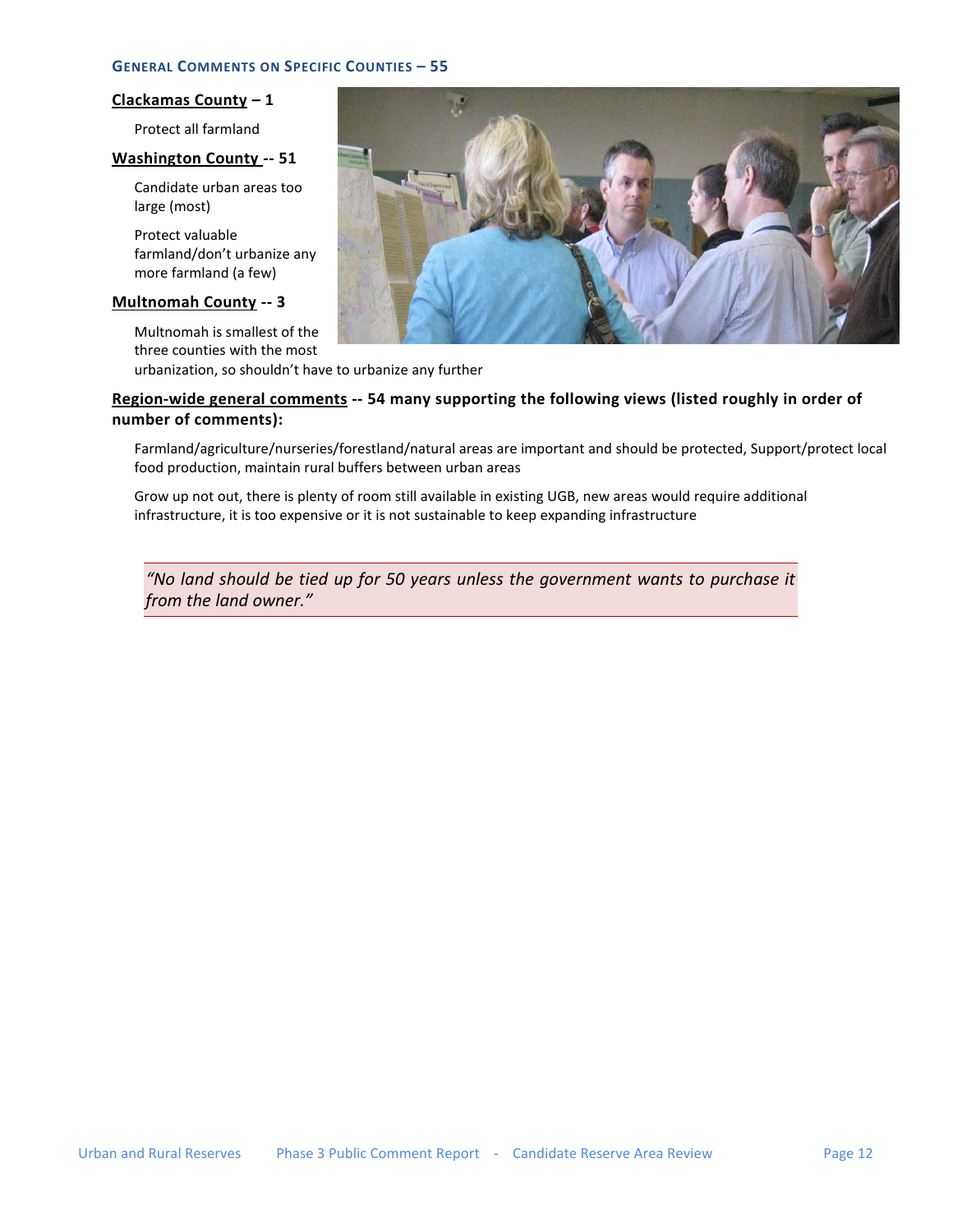## <span id="page-14-0"></span>**5: APPLYING THE RURAL RESERVE FACTORS, ARE THERE SPECIFIC CHANGES THAT YOU BELIEVE SHOULD BE MADE TO THE CANDIDATE RURAL RESERVE AREA MAPS?**

*"There is only so much farm land. Every acre that is removed can never be replaced. We need farms for both their function as well as for the beauty they offer our area. Just take a drive through central California and look at the amazing sprawl and traffic congestion. Most of that sprawl is covering the some of the most fertile land in America. What sad waste."* 

## **COMMENTS ON SPECIFIC AREAS: 301**

## **Clackamas County – 110 comments, most on four areas:**

#### *Stafford--56 comments*

33 favor urban reserve, 22 favor rural reserve, 1 favors undesignated

*South of Willamette River/Charbonneau/French Prairie--34 comments*  13 favor rural, 1 favors urban, 1 favors urban reserves along major transportation routes like I-5 south of Wilsonville

## *Pete's Mountain*

3 favor rural reserves, 3 favor urban reserves

*Camas Bluff, Deep Creek watershed, Molalla River and floodplain, Willamette Narrows, Canemah Bluff, Johnson Creek watershed*

37 favor rural reserve, 24 property-specific suggestions

## Washington County - 65 comments, including most on three [overlapping] areas:

#### *Helvetia*

31 favor rural reserves

## *North of Highway 26* 27 favor rural reserves

*West Hills*  33 favor not urban, 4 favor rural, 3 property-specific suggestions

## **Multnomah County -- 3**

1 favors urban reserve for west Multnomah County, 1 favors rural reserve for south hills, 1 favors no rural reserve for Folkenberg area.

## **GENERAL COMMENTS FOR SPECIFIC COUNTIES**

#### **Clackamas County**

Designate the Tonquin Geological Area as rural reserve

Portion [of rural reserve] should be left out north of Borland Road

Include area north of Shaeffer Road in rural reserves

Tualatin-Loop/Johnson Rd south of I-205. The area is only being looked at as urban reserves, unlike the rest of the Stafford Hamlet. It needs to be considered for rural reserve

South of Rosemount Road, west of Sweetbriar Rd, I would like small, limited cluster housing or minimum 1-2 houses to develop infrastructure

Frog Pond II. Do not include in rural reserve area. It is not rural anymore!

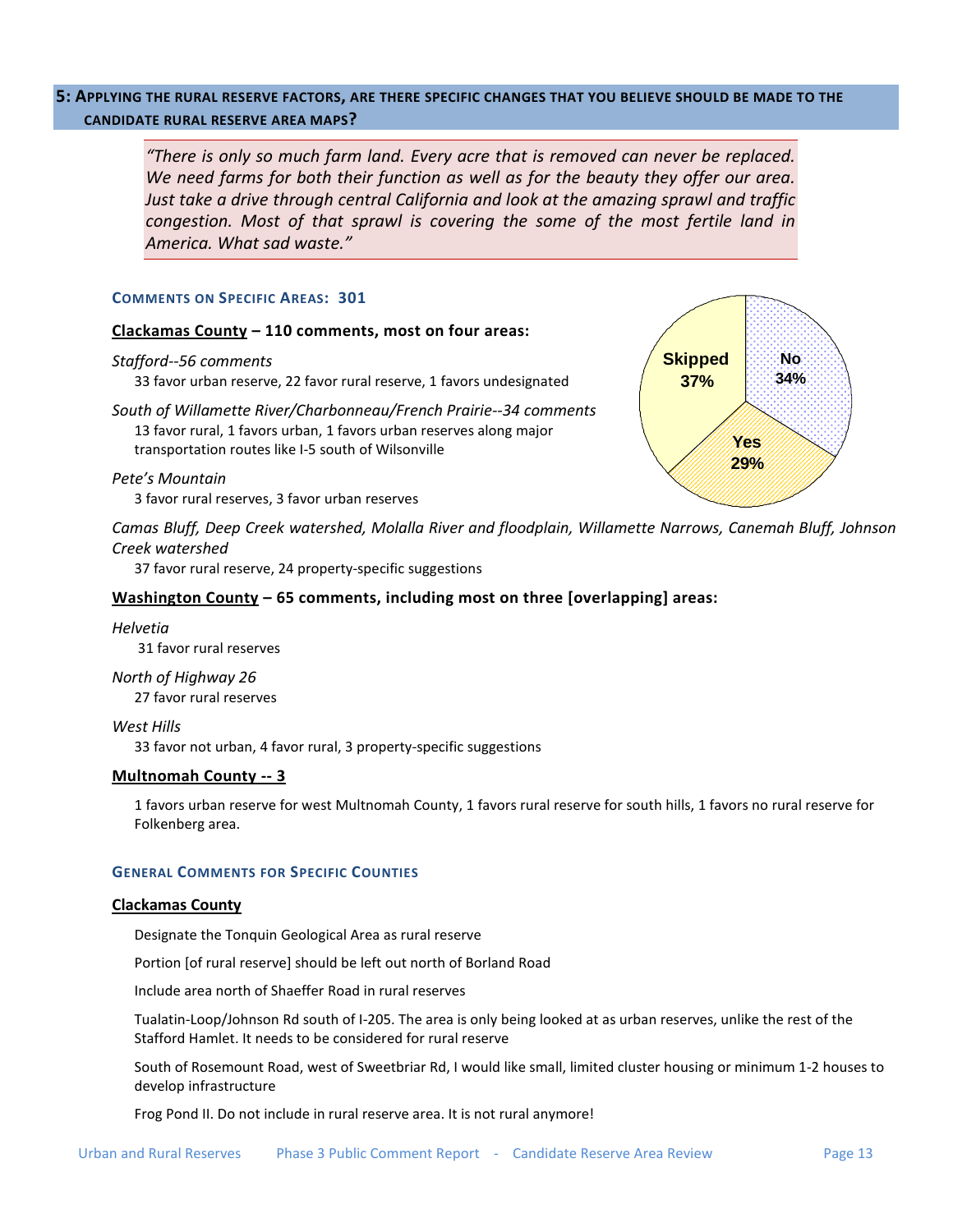## **Multnomah County**

South side of Skyline from city limits to Cornelius Pass should be in urban reserve

Reserve those areas contiguous with Forest Park region to enhance and maintain wildlife corridors to the Northwest.

Protect those areas around the Sandy River

West Hills of Multnomah and east of North Bethany should become a rural reserve – the rural roads north of Hwy 26 cannot handle more urban development - our area has excellent wildlife habitat that helps keep Forest Park healthy. The wildlife habitat and healthy streams on the West Hills would be harmed by any further urban development – these are valuable regional resources.

In west Multnomah there is an area put into rural reserves above the 400 foot level below Forest Park. This should be urban as well.

Folkenberg area for future residential development we need the increased tax base.

## **Washington County**

*36 – It is important to protect land designated as "Foundation Land" by the Oregon Department of Agriculture as rural reserves*

*Prime farm land south of Sunset Hwy between Cornelius Pass Road and Hwy 47 and North of Evergreen should be removed from urban reserves*

*In Washington County, beginning at the intersection of Cornelius Pass and West Union, The Northern rural reserve area boundary should be : West Union to Jackson School Road,; North on Jackson School Road to NW Shadybrook Road; south on Shadybrook Road to Pumpkin Ridge Rd; , Northwesterly on Pumpkin Ridge Road to Pumpkin Ridge Drive; southwesterly on Pumpkin Ridge Drive /Old Pumpkin Ridge Road to NW Corey Road; northwesterly on NW Corey Road to NW Dairy Creek Road; south on Dairy Creek Road to Mountaindale Road; west on Mountaindale Road to NW Hahn Rd; Westerly on NW Hahn Rd to US 26. The area immediately North of this line does not have large commercial farms, is for the most part fragmented into parcels of less than 40 acres which makes it difficult to do any commercial forest activities, and is "hilly" such that farming is more difficult. Also, some of these areas do not have "high value soils" as defined by ORS's, because of both soil type and steepness of slope. The commercial forest area is further north, after this "band" of populated, foothill areas. Thus, this foothill area should not be included in any rural reserve.*

*Washington County has put so much land into the urban reserve study area it makes it difficult for citizen input to this question.*

*Western and northern parts of Washington County, especially the areas around Forest Grove. These are working farms for the most part – some leased, some owned.*

*Designate the Tualatin River floodplain and wetlands in Washington County, the Tualatin Mountains in Multnomah and Washington County*

*Exclude [from urban reserves] the area north and south of Springville Road. Wildlife feeding and roaming area.*

*Delete area between Newberry and Cornelius Pass from rural reserve consideration. Not good farmland, sloping small acre parcels. Cornelius Pass is logical dividing point – better farms/forest lands west of Cornelius Pass.*

*Washington County needs to narrow their focus. However, having learned about their approach in this regards, they have developed a sound methodology that should be adopted by Metro.*

## Region-wide General Comments, including many supporting the following views (listed roughly in order **of number of comments):**

36 - All lands identified on the Department of Agriculture's "Foundation Land" should be rural reserve

14 – All lands outside the Urban Growth Boundary would be rural reserves

Move the rural reserves closer in instead of further out.

I approve of the currently-proposed designation of all study areas of the Multnomah County and Washington County that are being considered for Rural Reserves.

There should be development in rural areas to create sustainable communities with a broad base of jobs and incomes.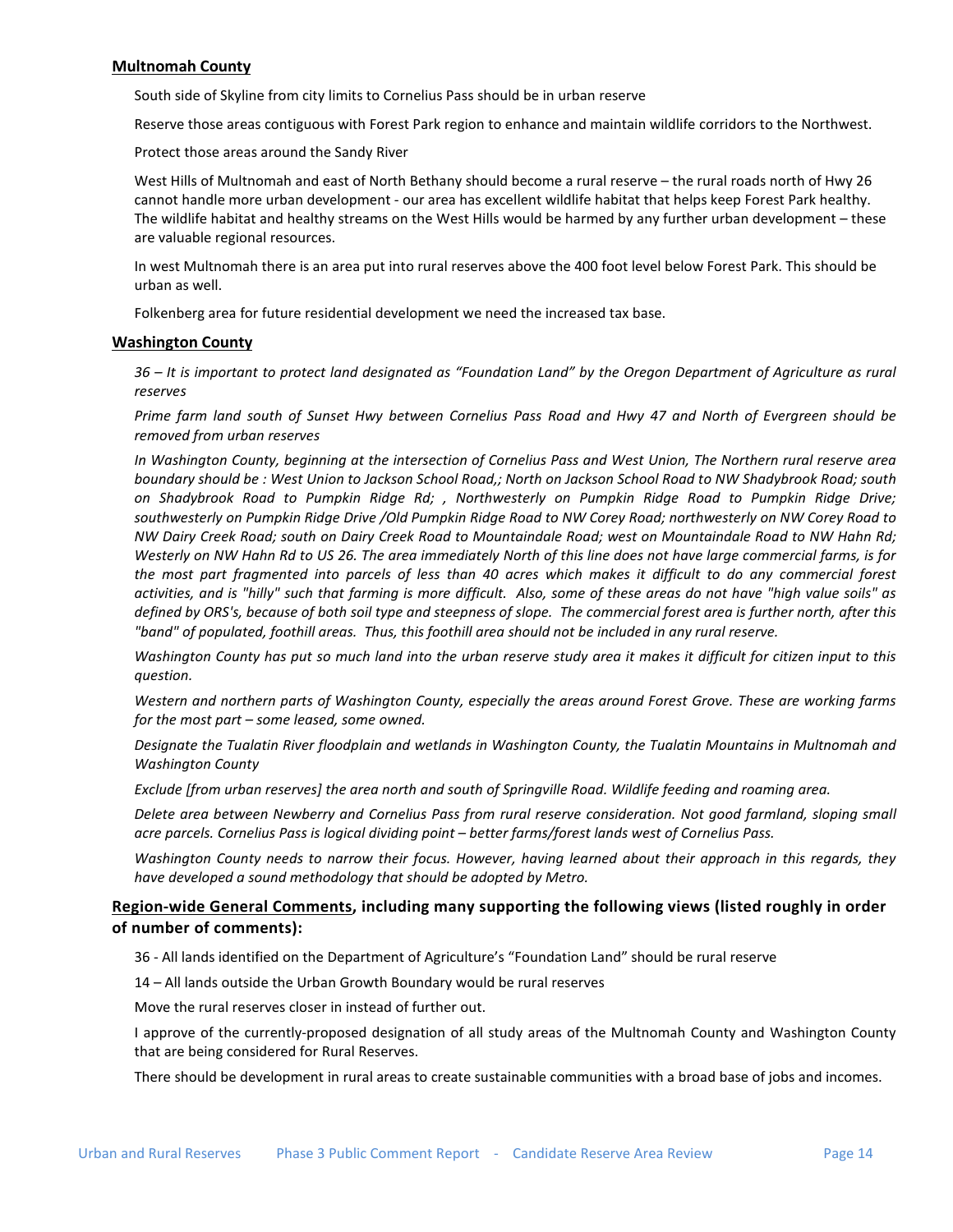## <span id="page-16-0"></span>**6: IS THERE AN AREA YOU BELIEVE SHOULD BE EXCLUDED FROM FURTHER STUDY AS A RURAL RESERVE?**

*Protect farmland! Farms provide food, environmental services, food, and are an important regional economic driver -- and did I mention they also provide food?* 

#### **Comments on Specific Areas: 191**

## **Clackamas County**

*Stafford (44 comments)*  41 favor urban reserve

3 favor rural reserve

*South of Willamette River/Charbonneau/French Prairie--34 comments*  20 favor urban reserve, 2 favor rural reserve, 2 favor urban reserves along major transportation routes like I-5 south of Wilsonville

## *Pete's Mountain*

6 favor urban reserves, 3 favor rural reserves, 1 property-specific suggestion

## **Washington County**

## *Helvetia*

8 favor urban reserves, 3 favor rural reserves, North of Highway 26, 10 favor rural (or non-urban), 6 favor urban

#### *West Hills*

1 favors urban reserve, 1 favors rural reserve

## *North of Hillsboro to Evergreen Road*

5 favor urban reserve,

*North of Tualatin River National Wildlife Refuge to SW Roy Rogers Road,*  2 favor urban reserve

*Area surrounding Bethany*  1 favors urban reserve

*NW Kaiser Road to NW Cornelius Pass Road*  1 favors urban reserve

*All of Washington County candidate Rural Reserves area*  1 favors non-rural

## **Multnomah County**

1 favors urban reserve for West Multnomah County

1 favors urban reserve for Government Island and West Hayden Island

## Region-wide General Comments -- including many supporting the following views:

- 3 All areas near major freeways
- 1 All areas of small parcels (such as Mountain Home Road area)
- 2 All of the candidate Rural Reserves area
- 1 Lands within 3 miles of a city
- 1 Lands within ½ mile of a city
- 1 Any lands that can be served by well-funded transit and infrastructure

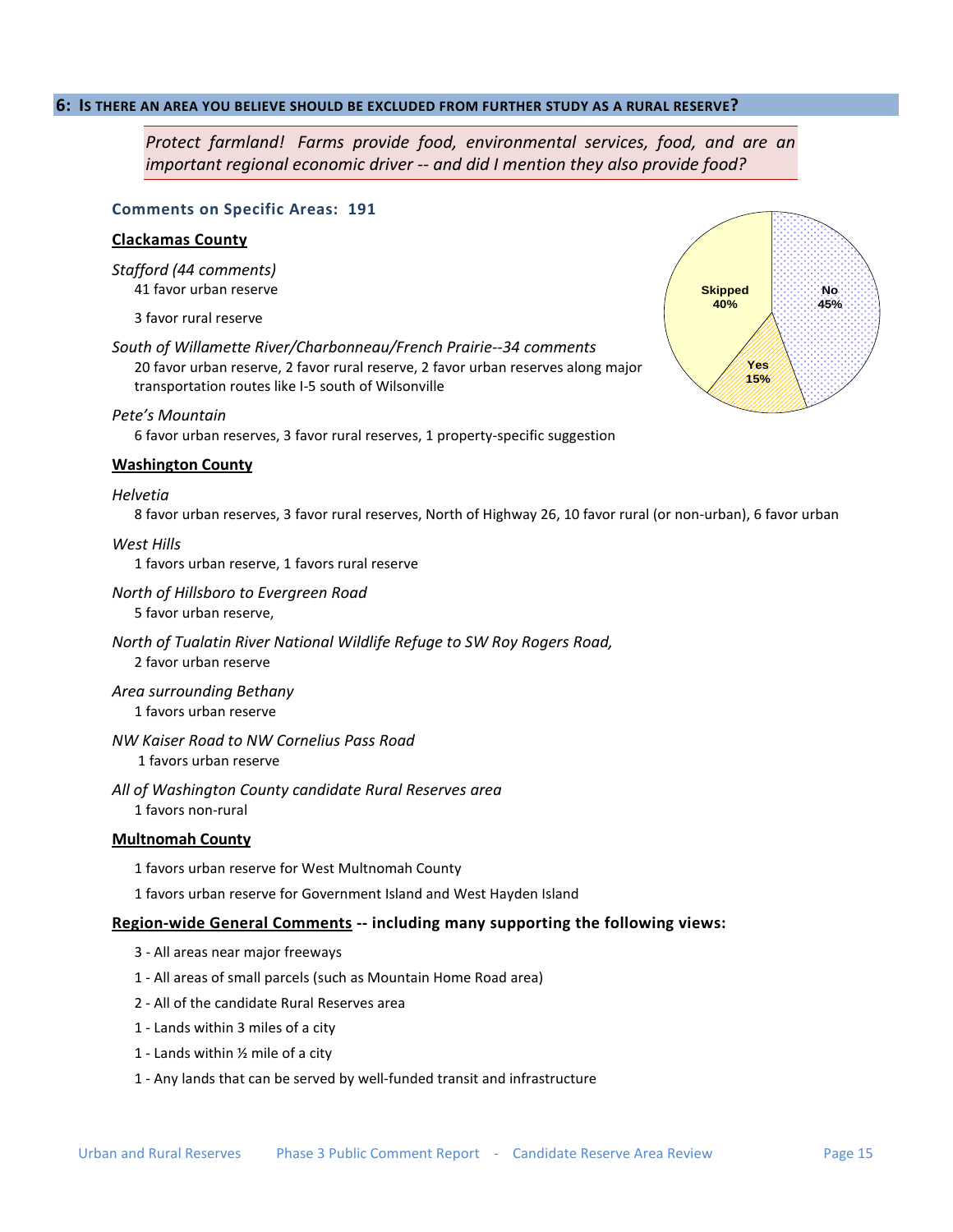<span id="page-17-0"></span>**7: MANY AREAS WITHIN THE RESERVES STUDY AREA WILL, BASED ON THE FACTORS, QUALIFY FOR BOTH URBAN RESERVES AND RURAL RESERVES. IF YOU WERE A COUNTY COMMISSIONER OR A METRO COUNCILOR, WHAT WOULD BE YOUR MOST IMPORTANT CONSIDERATION FOR CHOOSING BETWEEN URBAN AND RURAL DESIGNATIONS? PLEASE RATE THE FOLLOWING, WITH 1 BEING LEAST IMPORTANT AND 5 BEING MOST IMPORTANT.** 

> *"I favor thinking as big as possible -- and laying a framework to "reclaim" blighted/inactive industrial and residential areas in the future to restore urban land to farming/natural areas, without adversely affecting economic and urban density that drives the economy."*

| <b>Answer Options</b>                                                                | Percent who said this<br>was least important | Percent who said this<br>was most important | <b>Response Count</b> |
|--------------------------------------------------------------------------------------|----------------------------------------------|---------------------------------------------|-----------------------|
| Protect working farms and forests                                                    | 7%                                           | 70%                                         | 815                   |
| Protect natural areas                                                                | 3%                                           | 71%                                         | 816                   |
| Provide new urban communities<br>outside the current urban growth<br>boundary        | 56%                                          | 15%                                         | 802                   |
| Provide new employment<br>opportunities outside the current<br>urban growth boundary | 40%                                          | 16%                                         | 797                   |
| Identify redevelopment<br>opportunities inside the current<br>urban growth boundary  | 12%                                          | 52%                                         | 805                   |

## <span id="page-17-1"></span>**8: DO YOU HAVE ADDITIONAL COMMENTS TO SHARE ABOUT THE RESERVES PROCESS?**

*"Healthy, economically, socially and environmentally sustainable communities cannot continuously expand."* 

## **OPINIONS ON LAND USE**

Many of the same themes from previous questions were repeated here. The greatest number of comments -- 44-- encourage development inside the urban growth boundary before expanding the UGB.

In addition, 10 comments encouraged use of Smart Growth concepts of compact development close to jobs, transportation and shopping, 3 comments focused on compact growth to address climate change, 1 encouraged keeping industrial land for industrial uses.

PROTECT AGRICULTURAL LAND – 45 COMMENTS

- 16 General
- 14 Protect food producing farms
- 7 Protect streams/rivers/water quality/wildlife/the Earth,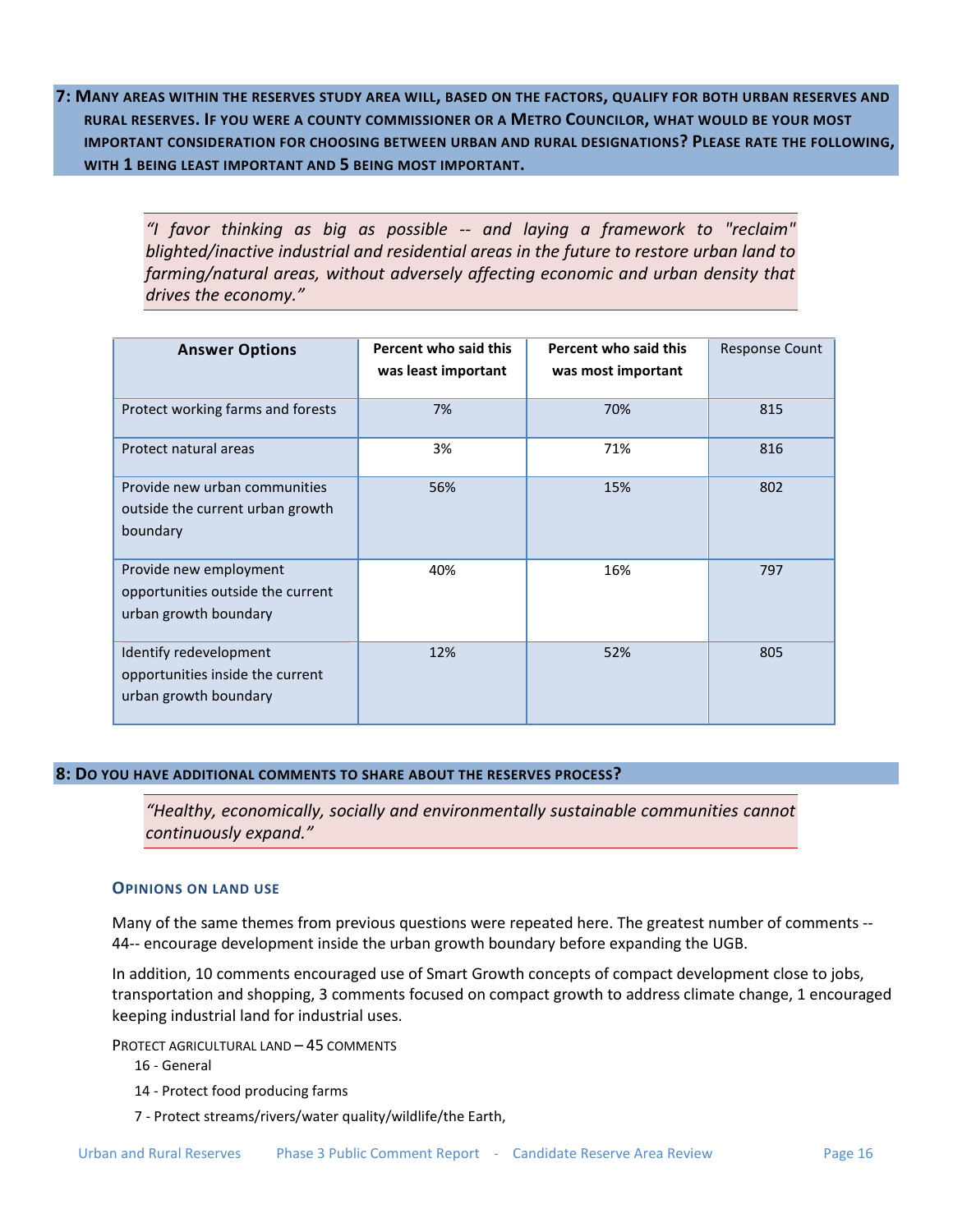- 4 Keep things as they are
- 2 Place rural reserves close to UGB
- 1 Protect profitable farms –comment as a direct reference to the Stafford area
- 1 Protect agricultural jobs
- 1 encouraged expanding or contracting the UGB for environmental demands, not just human needs.

## **OPINIONS ON COST AND FOCUS**

- 9 Contain the cost of infrastructure,
- 4 Focus on jobs
- 2 Focus on transportation
- 2 Accommodate different lifestyles
- 1 Base growth on infrastructure funding
- 1- Limit growth

#### **OPINIONS ON THE RESERVES DESIGNATION AND PUBLIC INVOLVEMENT PROCESS**

- 20 Don't leave this to speculators and developers
- 16 Thanks for listening, keep up the good work
- 11 Need more public outreach/involvement
- 6 The process is biased
- 6 Keep free of politics
- 4 This process is important, do it right
- 4 Rural designation too restrictive, landowners need more options
- 4 Change 20 year land supply requirement
- 3 Time frame is too long, can't predict future
- 3 Washington County urban reserves too large
- 2 Too many restrictions on landowners
- 2 Encourage Washington County to include citizens on their advisory committee
- 2 Abolish Metro
- 1 Projected growth is too low
- 1 Don't let 1000 Friends of Oregon dictate the outcome
- 1 Need better representation of business, not just real estate
- 1 Coordinate decisions with Marion County
- 1 Need better process for assessing natural areas

*"Although I live in SE Portland, I care very much about working farms as a five-year CSA (Community-Supported Agriculture) member who relies on getting their vegetables from a working farm in North Plains."* 

## **OPINIONS ABOUT SPECIFIC AREAS**

#### **Clackamas County**

Stafford: urban - 13, Hamlet plan/local say - 3, rural - 5

7 - French Prairie: not urban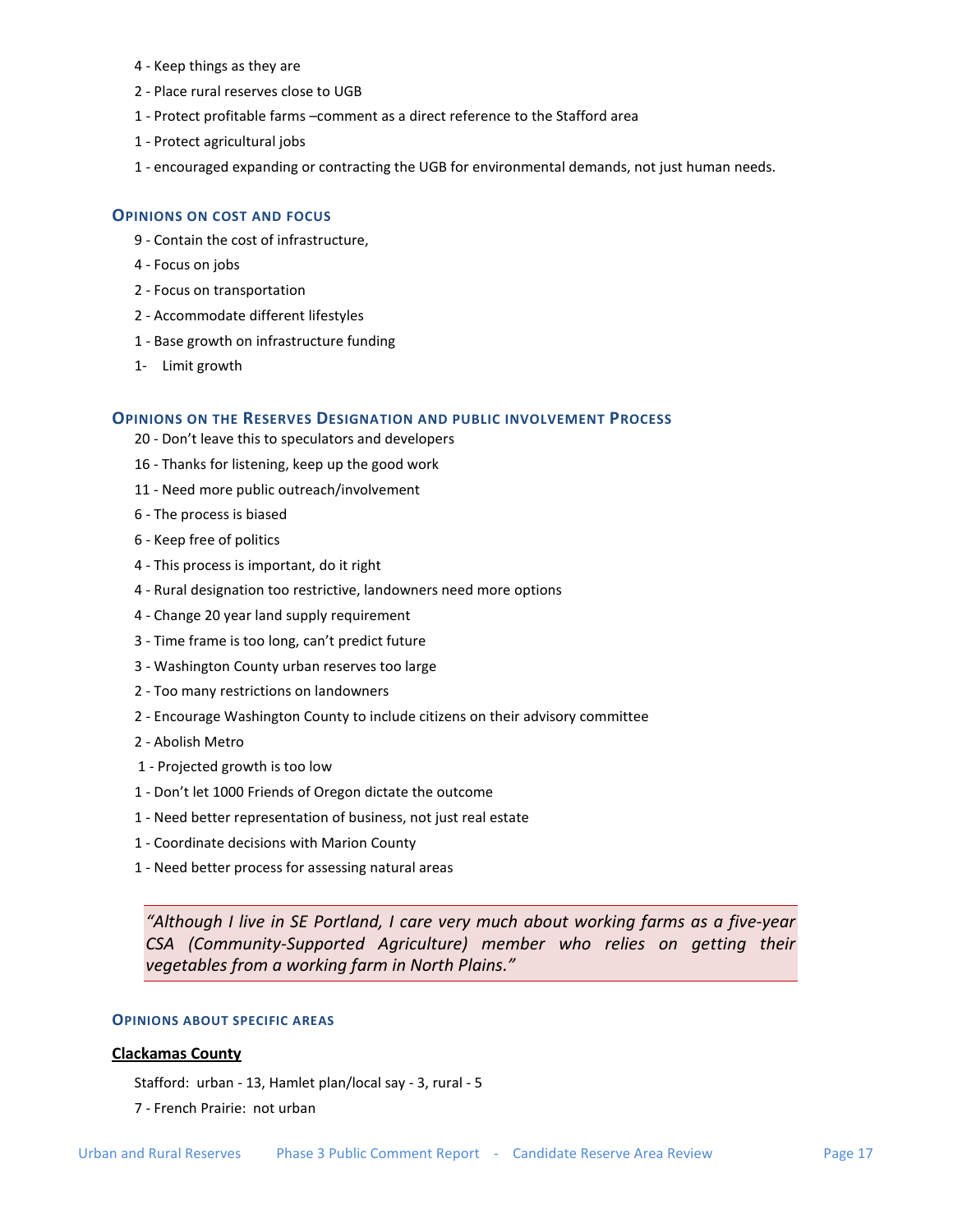- 3 Keep barrier between Portland and Salem
- 1 Don't develop Redland

## **Washington County**

- 4 Helvetia: rural or not urban
- 2 Don't develop north of Hwy 26
- 1 Expand Cornelius
- 1 Support county's approach to jobs growth



*"We need to respond to the new paradigm that invites smaller not bigger, closer not farther and less not more. We have a responsibility to the entire planet to use less, conserve and share."*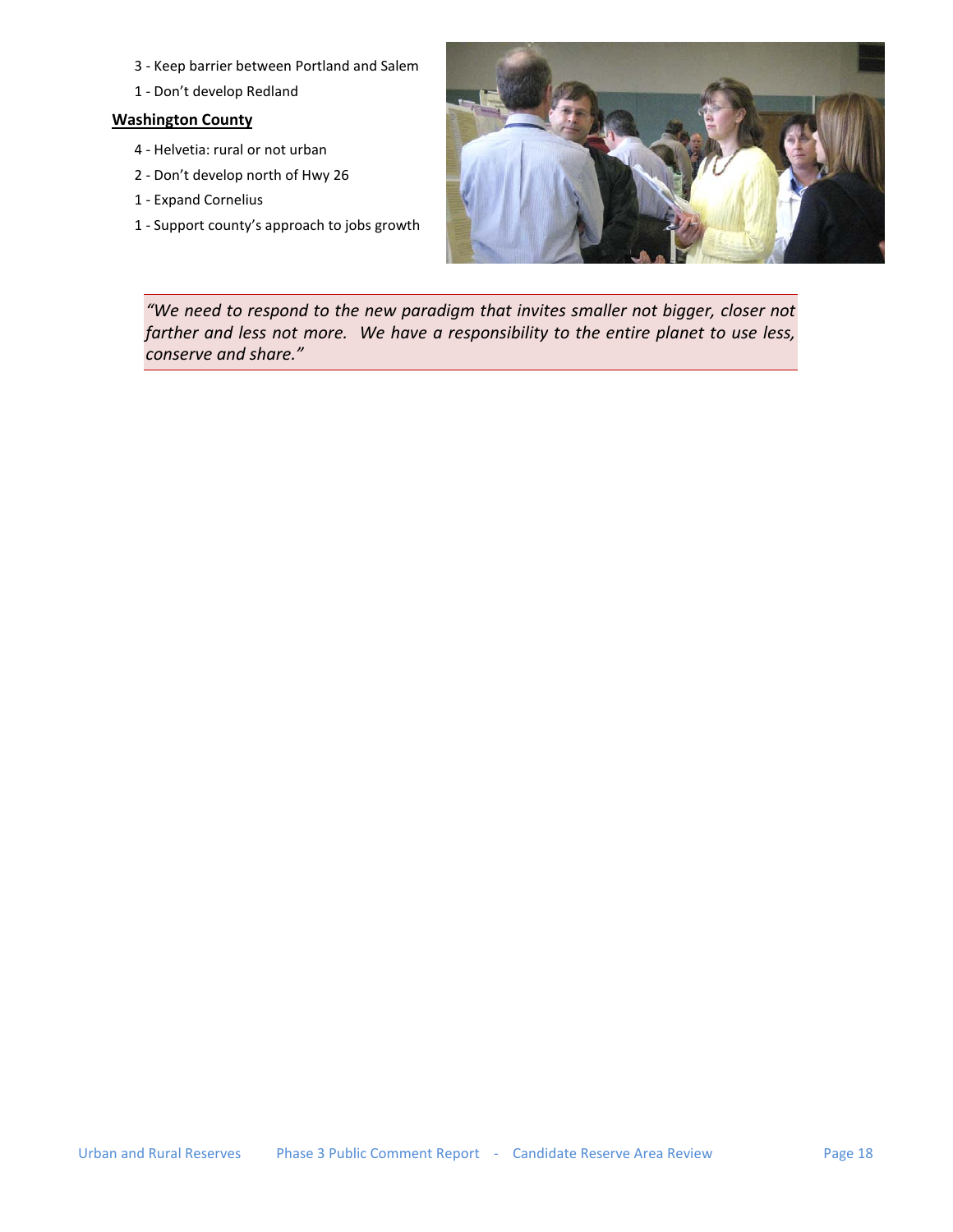## <span id="page-20-0"></span>**9. HOW DID YOU FIRST HEAR ABOUT URBAN AND RURAL RESERVES?**

| <b>Answer Options</b>                  | <b>Response Frequency</b> | <b>Response Count</b> |
|----------------------------------------|---------------------------|-----------------------|
| Metro web site                         | 7.9%                      | 60                    |
| Other Internet source (specify below)  | 5.4%                      | 41                    |
| Newspaper article                      | 22.8%                     | 172                   |
| Radio                                  | 2.1%                      | 16                    |
| Television                             | 2.5%                      | 19                    |
| I am on an e-mail list (specify below) | 14.6%                     | 110                   |
| <b>Public meeting</b>                  | 20.9%                     | 158                   |
| Word of mouth                          | 55.0%                     | 415                   |
| Other (specify below)                  | 14.2%                     | 107                   |

## <span id="page-20-1"></span>**WHERE SURVEY RESPONDENTS LIVE:**



*"Efficient use of existing urban land and underused areas while protecting the most farmland that is rich and productive, increases our local food resources, protects us from high transportation costs and eases contamination issues with non-local food, and allows the possibility of greater specialty food export, increasing those jobs."*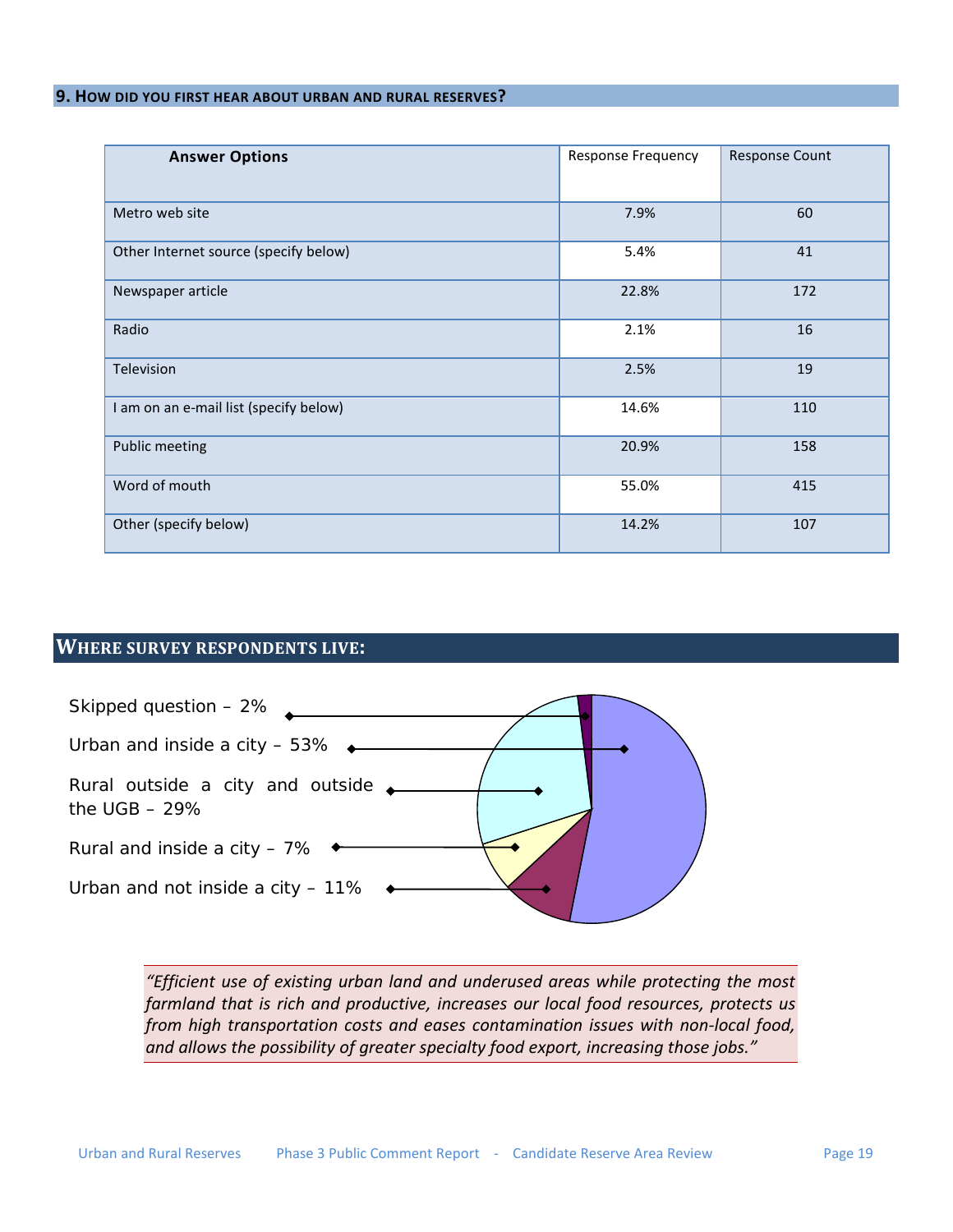## <span id="page-21-0"></span>**A. Notes on open house maps and chart packs**

## **B. Open house questionnaire and online survey responses**

Complete verbatim comments in spreadsheet format can be found on the Metro web site at [www.oregonmetro.gov/reserves](http://www.oregonmetro.gov/reserves) on the *Share your views* page.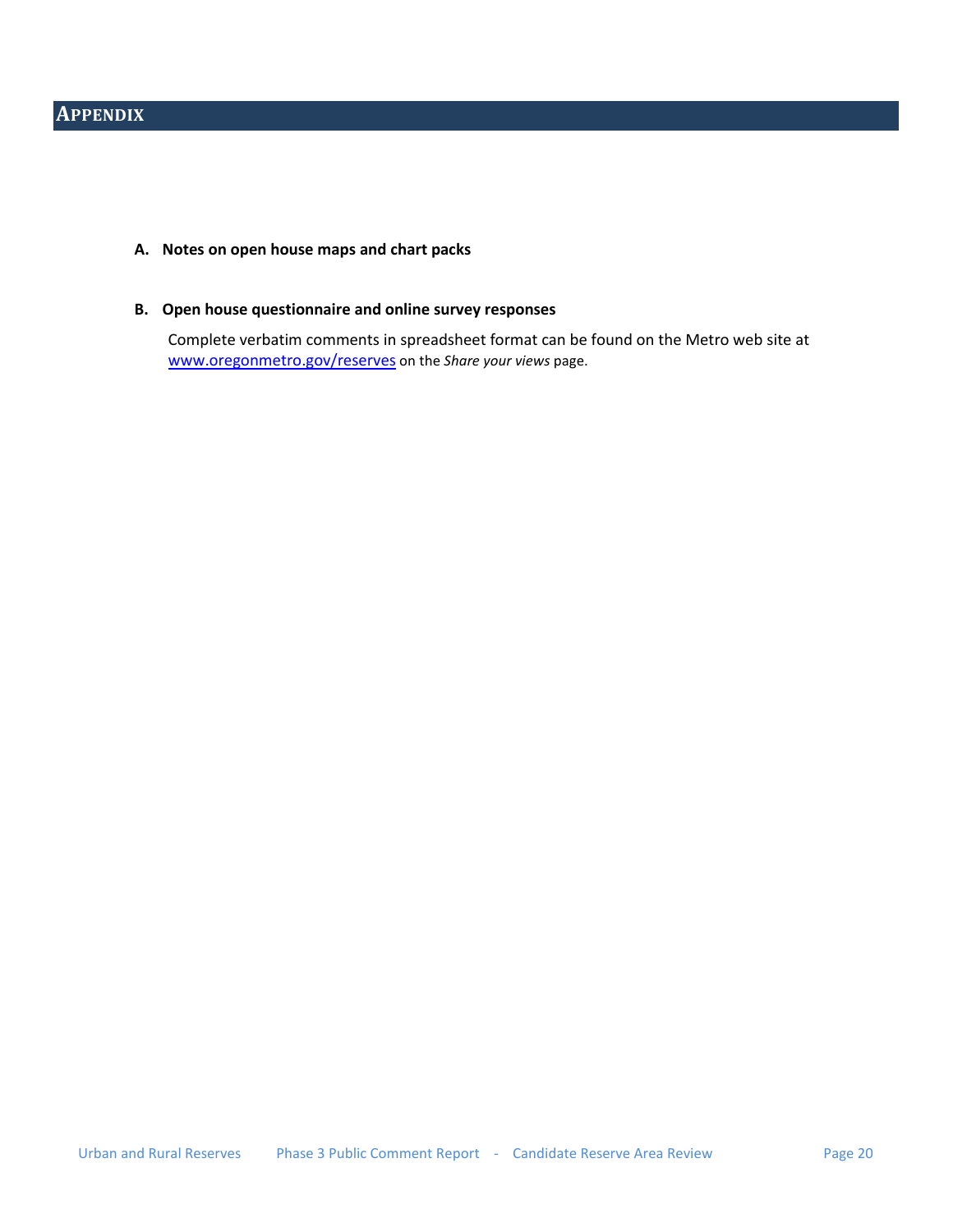**Compilation of Map & Chart Pak Comments Oregon City Open House – April 15, 2009 Forest Grove Open House – April 16, 2009 Gresham Open House – April 20, 2009 Linnton Open House – April 27, 2009**

## **MULTNOMAH COUNTY**

**Area adjacent to east side of UGB and along southern edge of Sandy River:** *In favor of rural reserve*

*Maintain significant river corridor for agriculture – there are so few of these in the world (look at what happened on the Nile, in Iraq!)* 

**Area of northwest Multnomah County including parcels adjacent to Forest Park:** *Rural Reserve (indicated through graphics – elk and forests)*

*Urban Reserve: right along boundry, small parcels not being productively farmed, Elementary school to serve denser population, Cornelius Transport Corridor – logical divider between urban and rural.* 

*Expand the urban reserve to this area. It is suited for housing. The schools in this area are all down in numbers – cutting staff – development would help with number. This is land that cannot be farmed to make a living.* 

*Expand the Urban Reserve. City water, etc. is 83' from this property (NW Multnomah County near Washington County). Next to the above comment; No, it's not. City water runs down Skyline.* 

*Urban Reserve.*

*Develop housing, we need the tax base.* 

*Old Germantown/Springville area should not be urbanized. This area is important for wildlife, streams, farming and provides a buffer for Forest Park.* 

*Protect NW Mult Co. Small acreage woodlands & farms; wildlife corridors & habitat. Save west Mult Co watersheds and farms! Rock Creek, Abby Creek basins perfect existing agriculture for local food production.* 

*Keep it rural, If urban, put infrastructure in to connect = High \$\$\$* 

*To connect I30 and US26 we need urban corridor for Cornelius Pass Road.* 

*Should be Rural Reserve. washington county*

*URBAN – should be in keeping with the neighboring communities. The area can handle the growth and the increase use of services*

*Keep the rural nature and green space of this area. Too hard to add infrastructure. Keep green space for wild life. KEEP RURAL.*

*Should be rural reserve.*

*Should be rural. Protect wildlife corridors. Farmland important to this area.*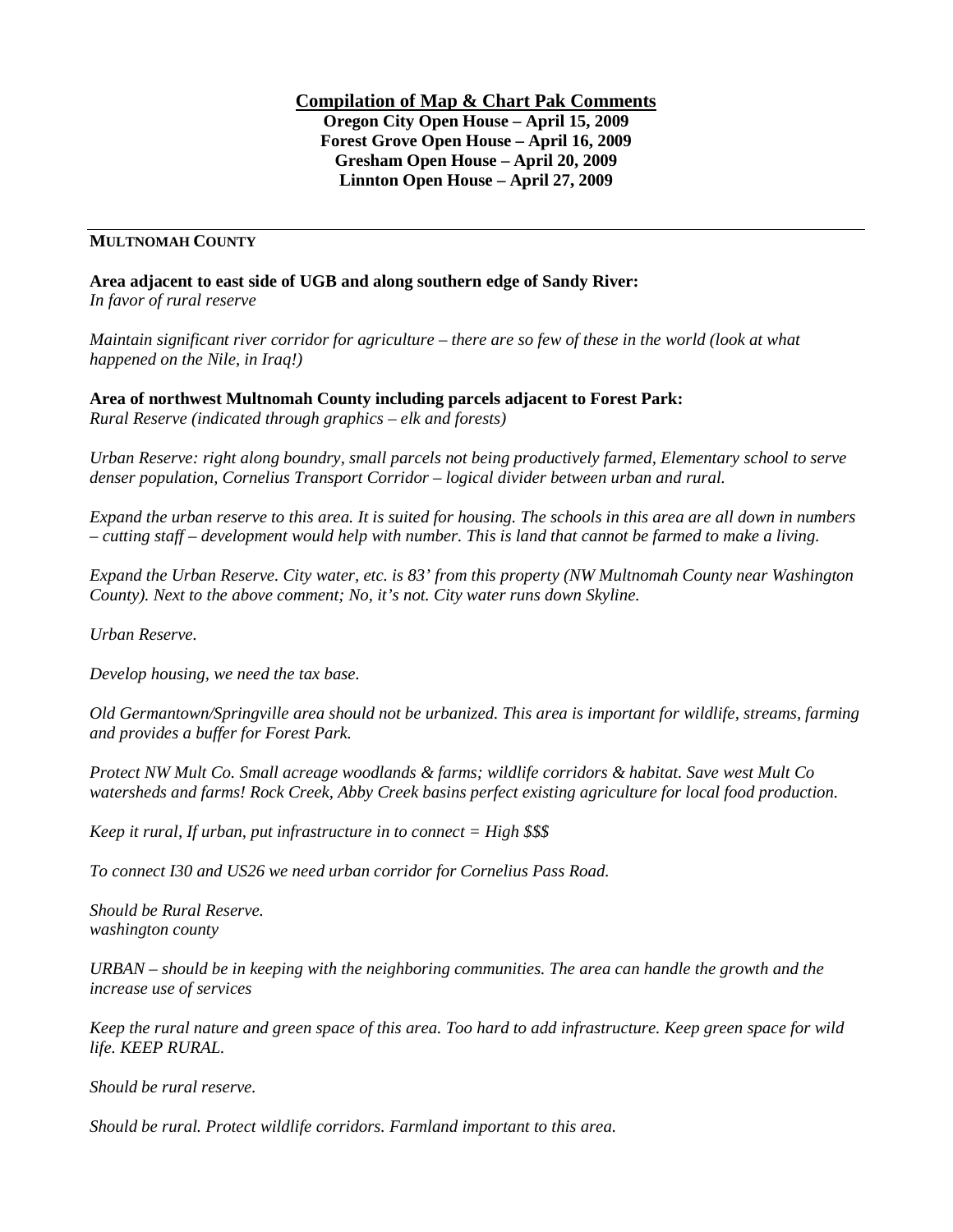*Rural Reserve! Keep our farms close to urban markets. Plan for a greener Oregon.*

*PPS student #s are down as a system not in this area. Farming – those who try , can do it, KEEP IT RURAL!*

*Rural Reserve for health streams, wildlife habitat, forestry, connect Forest Park to Coast Range \*Also working farms that feed Metro residents.* 

*Many cyclists on weekends on Germantown or Kaiser Road from all over the area.* 

*Many work PROFITABLE small farms and small forestry operations. Rural Reserve – small farms feeding Portland. Next to the above comment; URBAN – I don't want to feed Portland, 40 acres.* 

## **Urban Reserves in general:**

*The urban area is big enough already. Too much fuel use, too much travel time. Handle growth inside the existing UGB.*

*PLENTY of vacant land / buildings in the grey area (UGB)* 

## **Rural Reserves in general:**

## **CLACKAMAS COUNTY**

## **Area adjacent to east side of UGB and south of Stafford Road:**

*Move into urban reserve since it is no longer a rural area. Next door to super high density housing now. This is a natural route for City of Wilsonville server line extension to service a large area to the north and east. The land is over regulated to the point that we are forced to farm on very small and poor farmland.* 

## **Area adjacent to southwestern UGB to Washington County line to edge of study area:**

*Be certain to leave enough undesignated lands outside of the urban reserves – DO NOT box us in.* 

**Area south of SE Borland Road, Pete's Mountain area (currently identified as rural reserve candidate):** *This should be urban reserve – there is no farming activity.* 

## **Area south of I-205, north of Willamette River, west of Pete's Mountain, east of I-5 (Clackamas & Washington counties):**

*Rural reserve – preservation for carbon reduction. 3 tons/acre/year reduction. Preservation for sustainable recreation.*

*Both Washington and Clackamas County – sectors should be planned as a unit to preserve the integrity of the natural systems; specifically the viewshed, \_\_\_ and Athey Creek drainages, and the existing "neighborhood" pattern.*

**Area in Boring south of Highway 212, north of Kelso, west of Highway 26:** *Reasons to be considered urban reserve:*

- *Can't make enough money farming to sustain land*
- *Good water system available*
- *Developing all around us*
- *Transportation is easy from the area*
- *Sunrise corridor would be in our backyard and if it came out would have to be in the UGB*
- *Studies show it is a recommended area for industrial use*
- *You can't see our land from Highway 26*
- *We would like to have options with our land and right now we have none!*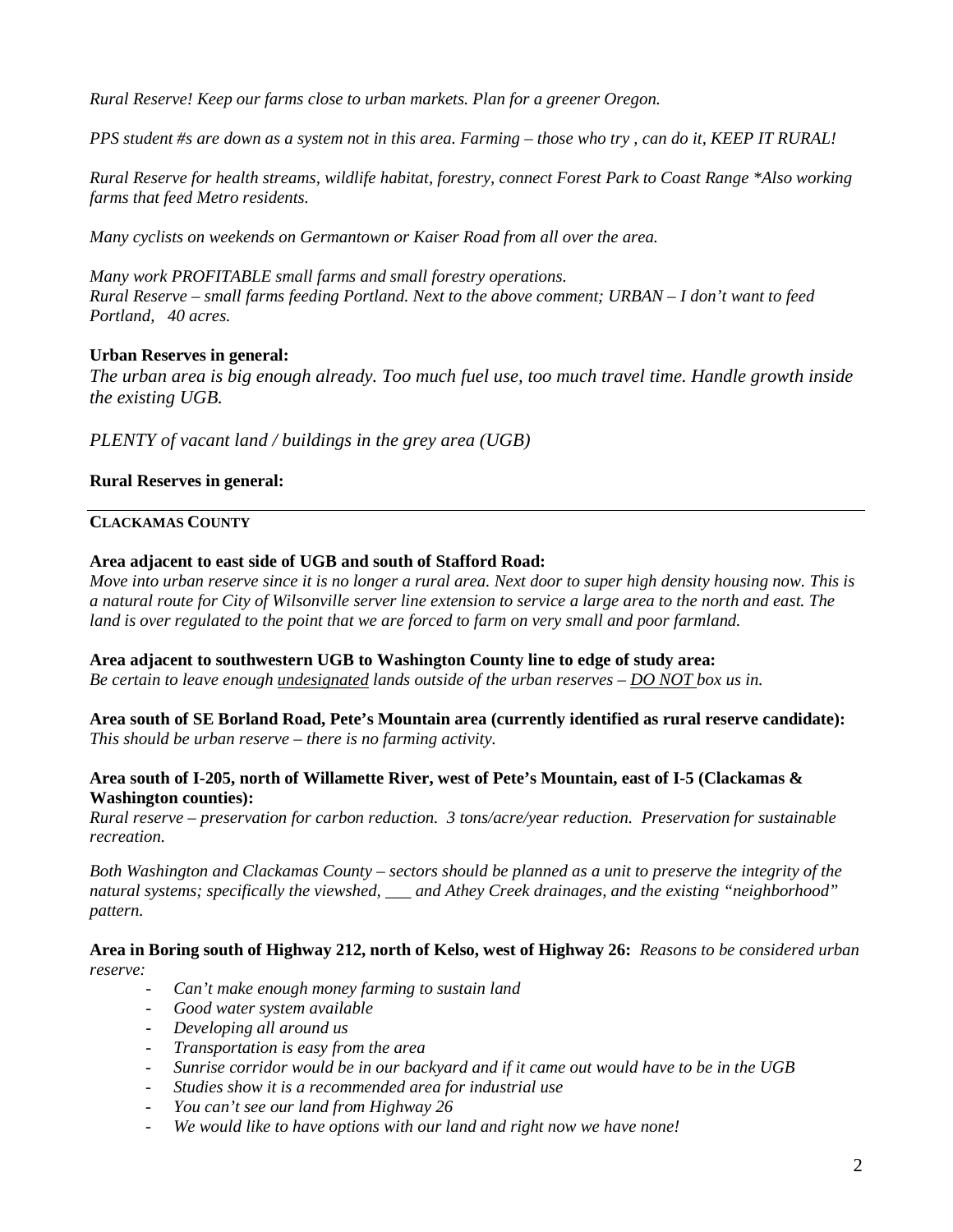## **Area around Highway 213 and Beavercreek on east side of Oregon City, and along Henrici just southeast of Oregon City:**

*Areas of steep slopes and landslides. No LIDAR maps for Henrici – see Factor 3B. How to identify hazard areas and leave as boundaries between neighborhoods. Also – need tougher building codes for these challenging areas.* 

*Many natural hazards, steep slopes and landslides. Considered Troutdale Formation Soils – "Very Unstable!!!". Need LIDAR mapping. Homeowner's insurance does not cover loss due to landslide.* 

*Parts of Park Place area should be kept rural or very low density. Landslides and steep slopes make it unsuited for development. There are plenty of areas already within the urban area that can be used for infill or can be put under higher density without spreading out into agricultural lands we will need these vital areas to provide food for our communities.*

*Reserve for Newland Creek Regional Park. This area has very steep slopes, limited access for fire fighting purposes. A regional park may be a good compromise for an areas that faces hazards and potential harm to citizens if developed. Ideal area for urban agriculture.* 

*Regional park – good point!* 

## **Area around Highway 213 south of Oregon City:**

*This would be a giant cul-de-sac with expensive infrastructure such as sewage, roads, etc.*

*Flat land is good for farming and we need farms close to cities for food transport to be decreased. Do not use up all the flat land to build houses on!* 

*I second that!*

*Steep slopes on west side of 213; wetland lands on east side of 213.* 

*Make that times 2!* 

*Need compact urban form for efficiency and less negative impact for agriculture.*

**SW Tualatin Road – Johnson Road south of I-205:** *Should be studied with Stafford Hamlet as a whole, both for urban and rural reserves.*

## **Area bounded by SW Borland Road to north, Pete's Mountain on south (currently undesignated):**

*White area Borland to Pete's Mtn Road should be studied for urban/rural reserves. The terrain, etc. is the same as all surrounding areas and it borders West Linn.* 

## **Area around intersection of Bradley & Forsythe, east of Oregon City:**

*Include in urban reserve study area.* 

*No way! Keep rural!*

## **Stafford Hamlet:**

*Stafford Hamlet doesn't fit urban or rural reserves. The community has created a Community Vision Statement that we request be considered in any future planning.* 

*Stafford Hamlet UNDESIGNATED. Please give us time. Keep everyone at the table.*

*Stafford Hamlet – these property owners need to be respected as to what their aspirations lead to.*

## **Stafford area south of I-205:**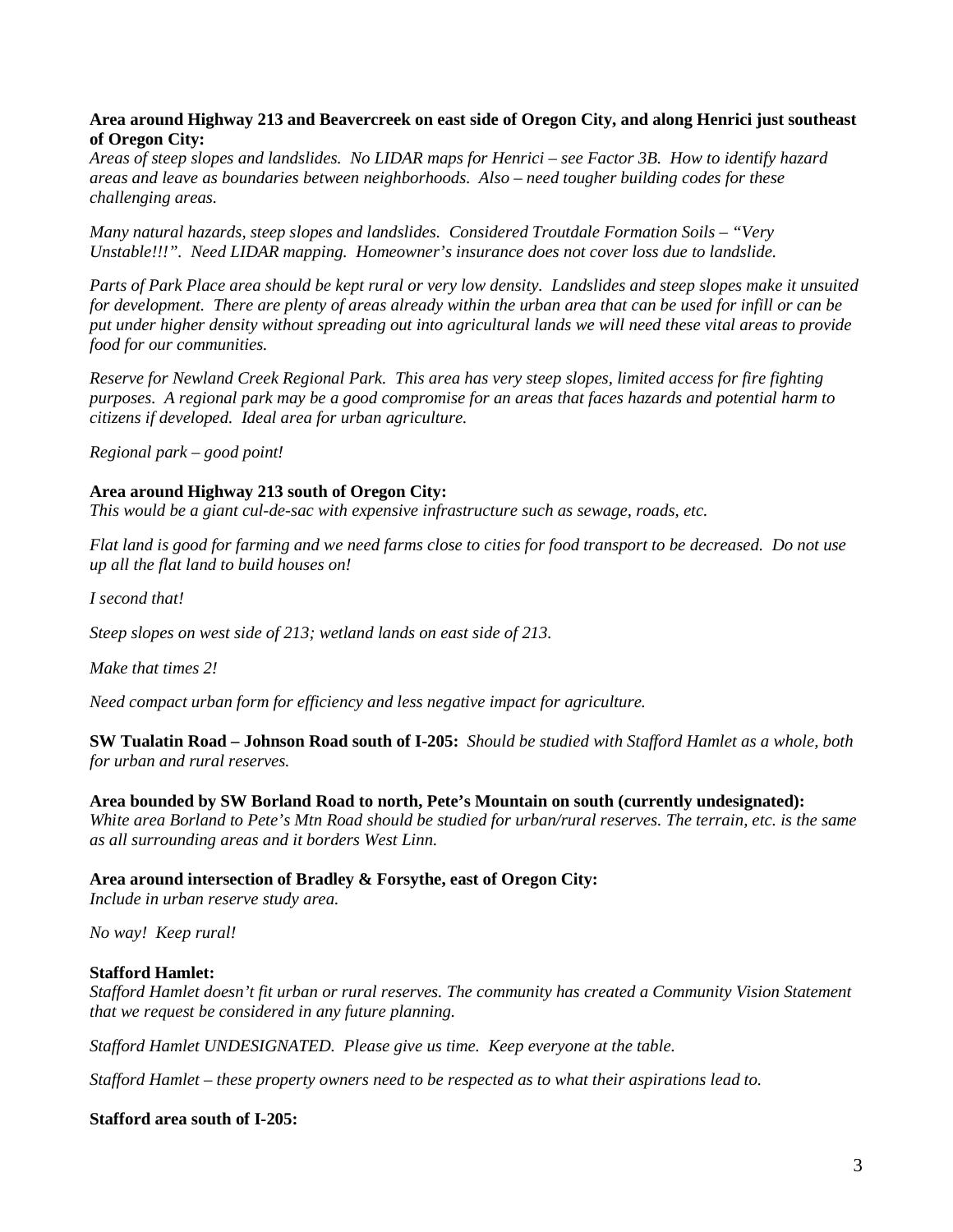*Concerns about suitability for urban reserves; should be studied/considered for rural reserves. Recommend staff tour/visit area.*

*Include Tualatin Loop/Johnson Rd south of 205 in BOTH urban AND rural reserve studies.*

## **Stafford Triangle (north of I-205)**:

*Fragile landscape – water, drainage and land safety second only to public health. Public health means clean air, water and food and safe transportation, foot, bike, car and public transportation.* 

*Should remain rural because development costs are prohibitive and do not justify the loss of agricultural land that is close to the UGB. None of the surrounding cities are interested in serving the area with infrastructure services. Why would you try to force development on the people who already live here? There are still numerous opportunities for urban infill that should be explored before trying to urbanize viable farmland. Do away with the 20-year land supply rule that is only designed to appease developers. Peak oil will turn development on its head.* 

## *I second this!*

*Stafford provides the best opportunity for a "new urban/rural" reserve. It should come in as "urban" but with much more rural feel. Cluster development that preserves density while providing employment and recreation needs.*

*RURAL – important for preservation; carbon reducer; 3 tons of carbon per acre per year reduced with grassland or tree area. Keep as an Eco-belt, like Europe has learned to do through history.* 

*Keep Stafford Triangle entirely rural! 1) It is a special place because of its natural features (including site of the meteorite!) and equestrian centers (including a center where disabled kids can ride) and bike riding opportunities and fresh produce farms for all of the Portland area to enjoy and gain from. 2) Stafford is too expensive to develop infrastructure due to its steep terrain (\$80 K infrastructure cost per dwelling – more than half will require taxpayer backing. 3) Wisteria Rd in Stafford is a fantastic, gorgeous narrow road for serious bike training – please don't change it!* 

*Consider Stafford Hamlet as neither urban or rural and allow self determination.* 

**Area west of Wilsonville, south of Sherwood:** *Should be rural reserves, not urban. No infrastructure and hills make building it difficult. Small parcels – farmland. Please save our farmland and stop growth where there is no support.* 

*I agree.* 

*Rural reserve. Preservation for carbon reduction; sustainable recreation; Eco-belt (European process for making a healthier/tourist attractive environment.*

*Save French Prairie! Some of the best farmland! Hard to serve with water and sewer. Constrained transportation. Don't \_\_\_\_ize farmland. Keep development off of the Willamette!* 

*I'll say what others will not. This area contains multi-million dollar homes. The owners of these properties paid that value for the quality of life a rural reserve provides. Homes, commercial use, apartments, etc. destroy value.* 

**Area north and east of Canby:** *Keep this area Rural Reserve – important watershed area and small CSA farms also.*

## **Urban Reserves in general:**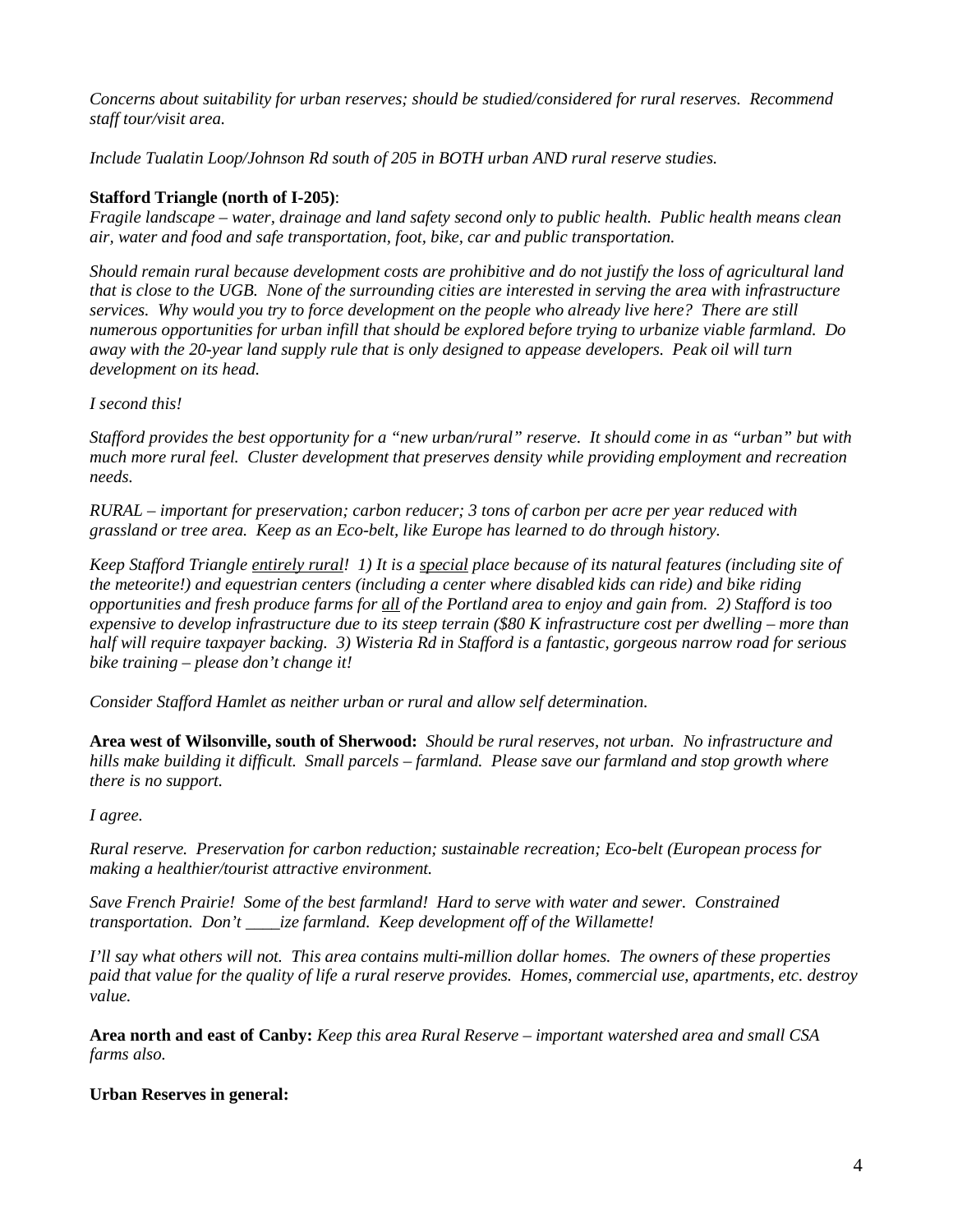*Create reserves intended to support urban agriculture – islands of land within or adjacent to urban centers that can be farmed to produce food for the local community. Seconded! Third! Except it is cheaper to buy eggs at the store. Easter eggs – not farm eggs!* 

*This doesn't take into account the nutritional value, distance the eggs were trucked or lack of safety/cleanliness of factory farmed hens.*

*I feel it is also going to be important to safeguard zoning and ordinances so that people with small "urban farms" can continue to produce food (including raising chickens) without pressure from adjacent urban areas re: noise, odor, etc.* 

*Factor 3B – Use LIDAR maps to identify steep slopes and landslides and use as natural buffers between communities.* 

## **Rural Reserves in general:**

Let's hope before any final decisions are made that the "final four" deciders, physically visit and study each *area under consideration – don't make decisions by looking at maps only!* 

*Rural and agricultural commodity areas are not the same and do not serve the same functions; also forestry and agriculture.* 

*Equine development is a primary focus for Oregon. The land used for equine requires a much tighter blend with urban interest to be healthy. Pushing agriculture land out and not reserving agriculture land specific to equine will greatly hamper equine growth. Keep a good mix of agriculture in outlaying areas. Thanks.* 

*Working farms and sustainable forestry feeding Oregon City families*

## **WASHINGTON COUNTY**

## **Areas adjacent to west side UGB and bordered on the south by City of Sherwood, north by SW Beef Bend Road and west by SW Roy Rodgers Road:**

*1) Keep us as a rural reserve to protect the trees and our existing natural private neighborhood. Our lots already have existing house without high density. No road infrastructure to accommodate more traffic. Need to protect livability issues and quality of life for future generations. Let's not be another smoggy L.A! – Elaine Rink, Riverside Community.*

*2) Too valuable as agricultural/forest/natural to be considered for urban reserve – should remain rural.*

**Area west of SW Roy Rodgers Road, south of SW Scholls Ferry Road to SW Beef Bend Road:**  *Bring into urban reserve please.*

*Nurseryman with property that spans CPOs 4B and 10. Roy Rogers Rd traffic creates hazard for local farmers. Farm equipment and large trucks have to pull on to 55 mph road; it is hazardous and frustrating to urban drivers. He is neighbor of Baggenstos and Olmsteads who are also impacted by urban traffic on Roy Rogers Rd. With the new development coming to Areas 63 and 64, some farmers are losing land that in the past has been leased for ag production. He and his neighbors have written letters to Metro Urban Rural Reserves committee about need to bring land west of Roy Rogers Rd into the urban reserves. This would provide farmers with a financial base to move ag operations elsewhere. He also spoke of the changes to agricultural practices, such as spraying of pesticides and herbicides, because of proximity of urban development. This means that he has used alternative methods to address weed problem (critical for nursery industry); these methods are often more costly and sometimes less effective.*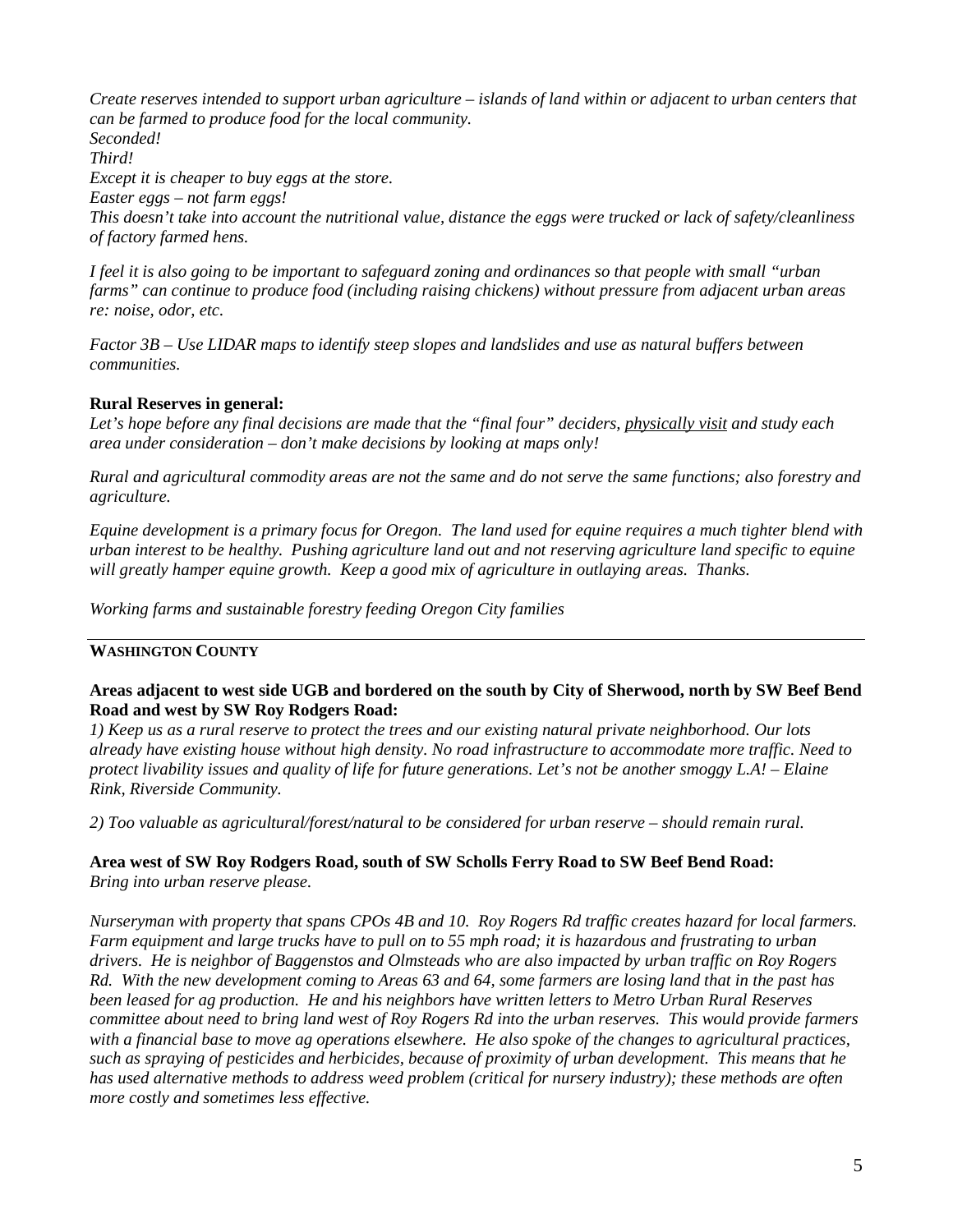## **Area at western edge of Washington County study area, north of Gaston, surrounding Patton Valley Road:**

*Concerned about what will happen to current Measure 37/49 applications – would a rural reserve designation affect the application if it is still in process?* [Metro legal advice is that the reserves process does not interfere with any Measure 37/49 process regardless of how far along it is.]

## **Area adjacent to western edge of UGB and City of Sherwood, currently in candidate urban reserve area:** *Consider bringing into urban reserve.*

## **Entire Washington County study area:**

*Washco urban reserve study area is ridiculously large. Process is seriously flawed if this much area remains under consideration as urban reserve. Not enough weight has been given to protection/preservation of rural lands.*

*All areas any shade of green should be Rural! Reserve.*

## **West side of Washington County urban reserve candidate areas:**

*Why land grab our breadbasket?* 

*Way too big! Who is going to pay the actual system development charges out here?* 

*Save prime farmland! Hillsboro needs to plan better, not just pave good farmland!* 

## **Area just south and adjacent to St. Mary's property (south of Hillsboro):**

*4 attendees stated a strong desire to be in urban reserves SW of St. Mary's parcel.* 

*[Area along River Road following Tualatin River National Wildlife Refuge to western edge of UGB] Urban* 

## **North of Highway 26:**

*Please leave north of Hwy 26 alone. Rural reserves keep county farms alive so they reach two centuries. All farms. One of several family members that grew up here and still lives in the area and continues to live in the area because of proximity to active farms. Especially feels an emotional connection (perhaps nostalgia) for century farms.*

*Also wants all of the existing farms to remain. A recent immigrant to the area and came to be close to farms and rural roads for cycling.*

## **Helvetia area, east to Multnomah County Line:**

*[Including the area south of Highway 26] Rural Reserve* 

*Please keep Helvetia Rural!*

*On Valley Vista Road and Phillips. Love farm based community and hope it can remain rural for years to come. The rural nature of our neighborhood:* 

- o *Allows for food to be produced and shared with the city, keeping supplies of local food available.*
- o *Creates a rural environment for city dwellers and country dwellers to enjoy.*
- o *Provides rural living opportunities for nature loving Oregonians.*
- o *Allows open land to interact with nature in support of clean water and air.*
- o *And much much more!*

*This area is a beautiful resource and we hope you will work hard to maintain the rural nature of our neighborhood by placing our community in the rural reserve.*

*[Area roughly NW Shute Road east to NW Cornelius Pass Road, north of Highway 26 to border of Candidate Urban Reserve] Big farming operations start w. of Helvetia – most important to preserve.*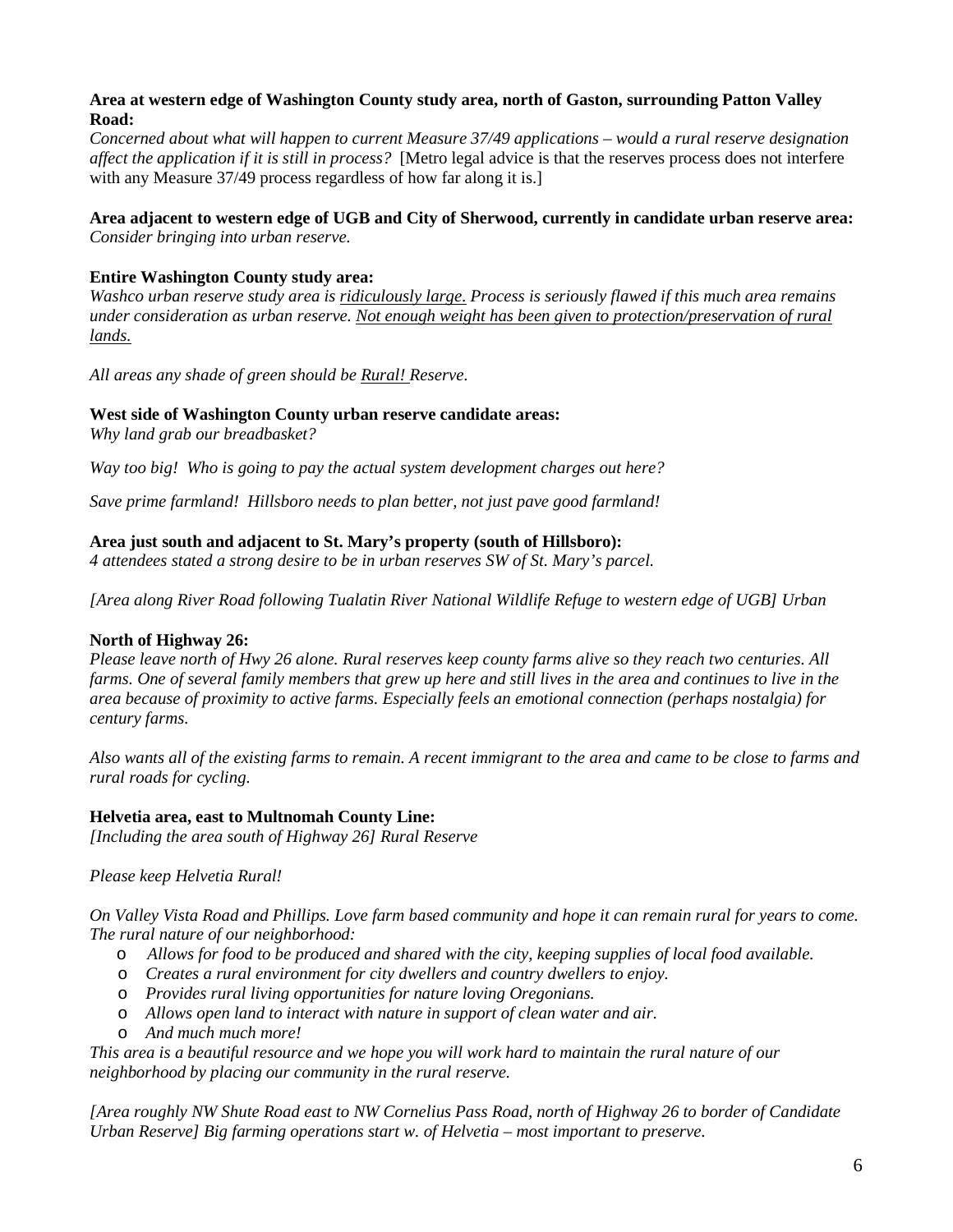*[Helvetia area within candidate urban reserve] Rural.*

*Create arterial connection looping from Beaverton TC north and out through North Bethany (Road A) and connect with NW Cornelius Pass. Also someday need to make a connection to Highway 30 – need a Westside alternative to Highway 26 tunnel. Urban reserve designation to contain where it makes logical sense with transportation. Limit urban development south of this transportation route, rural north to provide incentives and protection for local food supplies. If there is no connection between Highway 30 and NW Cornelius Pass Road for movement of goods, then only grow south and near connectivity.*

*Extend the transportation loop farther north [half distance from UGB to edge of candidate urban reserve.] Urban reserve designations should extend farther – this area is difficult to farm. Helvetia Road could be[come] transportation connection.*

*Do not include in urban reserve – preserve lifestyle.*

## **Area north and east of NW 185th including Washington and Multnomah Counties:**

*Protect in rural reserve – habitat protection, wildlife corridors. [Area is] broad enough to support a variety of wildlife. Provide protection for food production for local markets.* 

**Area north of Highway 26 between Highway 47 intersection and North Plains:**  *Rural* 

**Area adjacent to and north of North Plains and adjacent to and south of North Plains[currently within urban reserve candidate area]:** *URBAN RESERVES*

**Area south of Highway 26 between Banks and northwestern edge of Hillsboro to Evergreen Road :**  *Rural* 

**Area surrounding City of Banks [currently within urban reserve candidate area]** *Urban reserves*

**Area between Forest Grove/Cornelius to Hillsboro[currently within urban reserve candidate area]:** *[Straight line connection extension of NW Evergreen to northern most tip of Forest Grove UGB and straight line connection southern most tip of Forest Grove UGB to Hillsboro] urban connection to region. Urban [reserve]*

*Circled perimeter out past the Cornelius area: Save this as farmland. Then another comment next to it " You must not live in Cornelius or Forest Grove."*

*Circle around Cornelius and Forest Grove and over to Hillsboro – Urban Reserve*

## **RESERVES PROCESS**

*This process is being driven by transit and developer interests. It is not inclusive and should not replace the current 20-year land supply process. Come up with a better process if you a want a better outcome.* 

*The reserve areas have enough wet/riparian setbacks to protect much of the land set aside already.*

*How can/should I think about development re NIMBY? Where are all the rural planners?*